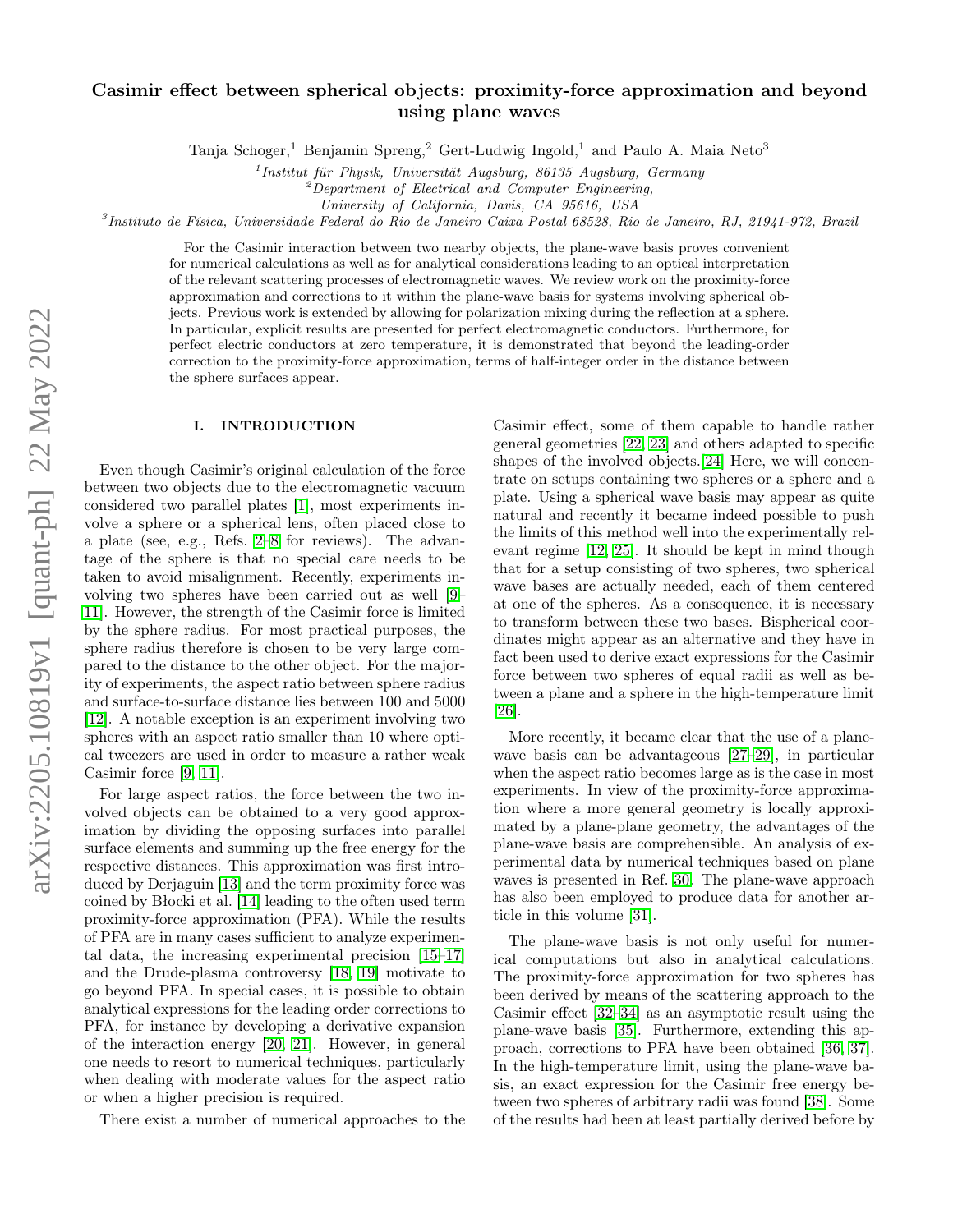other means for the plane-sphere geometry at zero temperature [\[39–](#page-13-29)[44\]](#page-13-30) and in the high-temperature limit [\[45\]](#page-13-31) as well as for the sphere-sphere geometry at zero temperature [\[46\]](#page-13-32) and for high temperatures [\[26,](#page-13-18) [47\]](#page-14-0). On the other hand, particularly for large aspect ratios, a calculation based on plane waves offers the opportunity for physical insights in terms of the concepts of geometrical optics and its semiclassical corrections.

In the following, we will discuss the Casimir interaction between spherical objects in vacuum including the sphere-plane geometry as a limiting case from the point of view of plane waves. While part of the paper will review previous work, we will also present some new results. In particular, we will derive the PFA expression in the plane-wave basis for polarization-mixing reflection at the spheres, thereby generalizing previous work. Furthermore, we will point out the appearance of so far unexpected corrections to the PFA result.

The paper is organized as follows. Section [II](#page-1-0) introduces the scattering approach to the Casimir free energy within the plane-wave basis. The asymptotic expansion of the reflection coefficients for large radii is developed in Sec. [III.](#page-3-0) In Sec. [IV,](#page-5-0) the Casimir free energy is evaluated in the saddle-point approximation to obtain the PFA in the presence of polarization-mixing reflection. The leadingorder correction to PFA is discussed in Sec. [V,](#page-8-0) where explicit results are given for perfect electromagnetic conductors at zero temperature. Finally, Sec. [VI](#page-10-0) explores the origin of the next-to-leading order correction to PFA. Concluding remarks are given in Sec. [VII.](#page-12-0)

# <span id="page-1-0"></span>II. SCATTERING APPROACH IN THE PLANE-WAVE BASIS

### A. General expression for the Casimir free energy

When an object is placed into electromagnetic vacuum thereby acting as a scatterer, it will give rise to a phase shift during the scattering process and, as a consequence, to a change in the vacuum energy. If instead of a single object two objects are considered, the Casimir energy is obtained by isolating the distance-dependent part of the vacuum energy. The object describing the relevant part of the scattering process in the latter case is the roundtrip operator

<span id="page-1-4"></span>
$$
\mathcal{M} = \mathcal{R}_2 \mathcal{T}_{21} \mathcal{R}_1 \mathcal{T}_{12} \tag{1}
$$

containing reflections at the two objects described by the operators  $\mathcal{R}_1$  and  $\mathcal{R}_2$  and translations between the two objects in terms of the operators  $\mathcal{T}_{21}$  and  $\mathcal{T}_{12}$ .

The Casimir energy then reads

<span id="page-1-1"></span>
$$
E = \frac{\hbar}{2\pi} \int_0^\infty d\omega \text{Im} \log \det(1 - \mathcal{M}(\omega)).
$$
 (2)

This expression is valid not only for the unitary case but also in the presence of dissipative channels [\[48\]](#page-14-1). In order to avoid resonances on the real frequency axis, it is convenient to perform a Wick transformation and to express the Casimir energy in terms of imaginary frequencies  $\xi = -i\omega$ . Then, [\(2\)](#page-1-1) becomes

<span id="page-1-5"></span>
$$
E = \frac{\hbar}{2\pi} \int_0^\infty d\xi \mathfrak{F}(\xi) \tag{3}
$$

with

$$
\mathfrak{F}(\xi) = \log \det \left( 1 - \mathcal{M}(\xi) \right). \tag{4}
$$

In the following, we will always make use of imaginary frequencies unless stated otherwise. At finite temperatures, thermal fluctuations of the electromagnetic field have to be accounted for as well. This can be done within the Matsubara formalism where the Casimir free energy at temperature  $T$  is found as

<span id="page-1-6"></span>
$$
\mathcal{F} = \frac{k_{\rm B}T}{2} \sum_{n=-\infty}^{\infty} \mathfrak{F}(|\xi_n|) \tag{5}
$$

with the Matsubara frequencies  $\xi_n = 2\pi n k_B T/\hbar$ . Making use of the mathematical identity  $log det(1 - M)$  = trlog(1 –  $\mathcal{M}$ ) we can expand the logarithm and decompose the free energy into contributions of  $r$  round-trips between the two scatterers as

<span id="page-1-3"></span>
$$
\mathfrak{F}(\xi) = -\sum_{r=1}^{\infty} \frac{\text{tr}\mathcal{M}^r(\xi)}{r} \,. \tag{6}
$$

The evaluation of the trace requires the choice of an appropriate basis. While spherical waves are practical for distances large compared to the diameter of the objects, plane waves turn out to be more suitable for short distances [\[35\]](#page-13-25) and will be chosen in the following.

We characterize the plane waves in our basis by its wave vector and polarization. It is convenient to decompose the wave vector into its projection k onto the plane perpendicular to the axis connecting the two scattering objects. The wave vector component  $\kappa$  along the axis is taken imaginary as we did with the frequency  $\xi$  so that the dispersion relation becomes

<span id="page-1-2"></span>
$$
\kappa = \left(\frac{\xi^2}{c^2} + k^2\right)^{1/2} \tag{7}
$$

with the modulus  $k$  of the transverse wave vector **k**. Since  $\kappa$  is positive, we denote the sense of propagation by a sign  $\phi = \pm$ .

The polarization  $p$  of the plane wave is defined with respect to the Fresnel plane (F). As shown in Fig. [1,](#page-2-0) the Fresnel plane is spanned by the axis connecting the two scattering objects, *i.e.* the  $z$ -axis in the figure, and the incident real wave vector  $\mathbf{K}_{in}$ . We distinguish between transverse magnetic  $(p = TM)$  and transverse electric  $(p = TE)$  modes, where the electric field is parallel or perpendicular to the Fresnel plane, respectively.

An incident plane wave of our basis is denoted in the angular spectral representation [\[49\]](#page-14-2) as  $|\mathbf{k}, p, \phi\rangle$ . Here,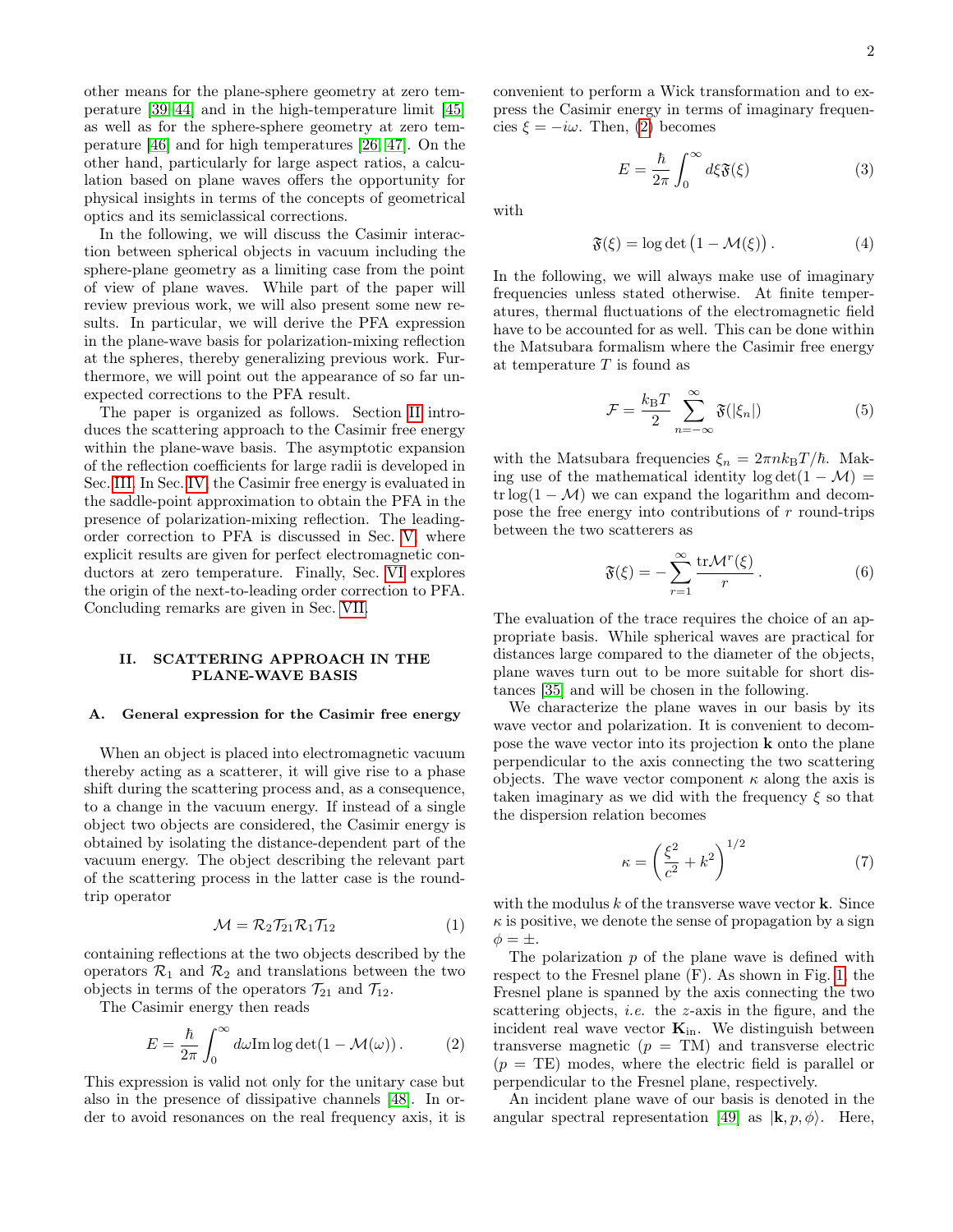

<span id="page-2-0"></span>FIG. 1: The Fresnel plane (F) is spanned by the z-axis and the incident wave vector  $\mathbf{K}_{in}$  while the scattering plane (S) is spanned by the incident wave vector and the wave vector Kout of the reflected wave. The scattering angle is denoted by Θ.

we omit the imaginary frequency  $\xi$  which is conserved through the complete scattering process. As  $\kappa$  is defined through the dispersion relation [\(7\)](#page-1-2), we do not need to include it in our notation. The specification of the plane wave is completed by the polarization  $p$  and the propagation direction indicated by the sign  $\phi = \pm$ .

We are now in a position to explicitly express the trace appearing in the round-trip expansion [\(6\)](#page-1-3) of the free energy in terms of the plane-wave basis. The trace over the r-th power of the round-trip operator reads

<span id="page-2-1"></span>
$$
\text{tr}\mathcal{M}^r = \sum_{p_1,\dots,p_{2r}} \int \frac{\text{d}\mathbf{k}_1 \dots \text{d}\mathbf{k}_{2r}}{(2\pi)^{4r}} \prod_{j=1}^r e^{-\kappa_{2j}\mathcal{L}} e^{-\kappa_{2j-1}\mathcal{L}}
$$
  
 
$$
\times \langle \mathbf{k}_{2j+1}, p_{2j+1}, -|\mathcal{R}_2| \mathbf{k}_{2j}, p_{2j}, + \rangle
$$
  
 
$$
\times \langle \mathbf{k}_{2j}, p_{2j}, +|\mathcal{R}_1| \mathbf{k}_{2j-1}, p_{2j-1}, - \rangle,
$$
 (8)

where cyclic indices  $2r + 1 \equiv 1$  were introduced to account for the trace. The product in [\(8\)](#page-2-1) contains exponential factors arising from the translation operators  $\mathcal{T}_{ij}$ in [\(1\)](#page-1-4) which in the plane-wave basis are diagonal and describe the translation over the distance  $\mathcal L$  between the two scattering objects. The reflection matrix elements will in general be nondiagonal and depend on the details of the objects scattering the electromagnetic waves. So far, expression [\(8\)](#page-2-1) is general. In the next section, we specialize to spherical objects which will allow us to obtain explicit expressions for the reflection matrix elements.

### B. Reflection matrix elements

The scattering of electromagnetic waves at a sphere can be solved analytically [\[50\]](#page-14-3) and Mie scattering is discussed in various textbooks [\[51,](#page-14-4) [52\]](#page-14-5). We therefore concentrate in this section only on aspects relevant for our purposes.

In the spherical-wave basis characterized by the angular momentum eigenvalues  $\ell$  and m as well as the polarization  $P = E$ , M, which can be electric or magnetic, respectively, the matrix elements of the reflection operator are given by

<span id="page-2-3"></span>
$$
\langle \ell', m', P', \text{out} | \mathcal{R} | \ell, m, P, \text{reg} \rangle = r_{\ell}^{P'P} (i\tilde{\xi}) \delta_{\ell, \ell'} \delta_{m, m'} \quad (9)
$$

with the size parameter

<span id="page-2-4"></span>
$$
\tilde{\xi} = \frac{\xi R}{c} \,. \tag{10}
$$

Here,  $R$  is the sphere radius and  $c$  denotes the speed of light. We use 'reg' to refer to a spherical wave which is regular at the sphere center while 'out' refers to an outgoing spherical wave [\[51\]](#page-14-4).

Due to the spherical geometry,  $\ell$  and m are conserved during the scattering process. While mostly isotropic materials are discussed in the literature, where also the polarization is conserved, we will allow here for the more general case where the polarization may change as a result of the scattering at the sphere. Such a situation is encountered for spheres made of a bi-isotropic material characterized by the constitutive relations [\[53\]](#page-14-6)

<span id="page-2-2"></span>
$$
\mathbf{D} = \varepsilon \mathbf{E} + \alpha \mathbf{H}
$$
  

$$
\mathbf{B} = \mu \mathbf{H} + \beta \mathbf{E}
$$
 (11)

relating the electric displacement D and the magnetic induction B to the electric field E and the magnetic field **H**. Among the quantities characterizing the material,  $\varepsilon$ and  $\mu$  are assumed to be scalars while  $\alpha$  and  $\beta$  are pseudoscalars. An important class of materials described by such relations are chiral materials [\[54\]](#page-14-7) where  $\alpha = -\beta$ . Taking the prefactors to infinity, perfect electromagnetic conductors (PEMC) [\[55\]](#page-14-8) interpolating between perfect electric conductors ( $\varepsilon \to \infty$ ) and perfect magnetic conductors ( $\mu \to \infty$ ) are also covered by [\(11\)](#page-2-2), if one takes  $\alpha = \beta$ . PEMC have recently been discussed in the context of the Casimir effect [\[56\]](#page-14-9).

As already pointed out above, we want to make use of the plane-wave basis. The Mie scattering amplitudes  $S_{p'p}$  describe the scattering of a plane wave with polarization p by the sphere into a plane wave with polarization  $p'$ . The scattering geometry is defined by the in- and outgoing wave vectors spanning the scattering plane indicated by S in Fig. [1.](#page-2-0) It is also with respect to this plane that the polarization is defined. The two wave vectors define a scattering angle  $\Theta$  also shown in Fig. [1.](#page-2-0) For the imaginary frequency  $\xi$  and wave-vector component  $\kappa$  introduced earlier, the scattering angle is determined through

<span id="page-2-5"></span>
$$
\cos(\Theta) = -\frac{c^2}{\xi^2} (\mathbf{k}_{\text{out}} \cdot \mathbf{k}_{\text{in}} + \kappa_{\text{out}} \kappa_{\text{in}}).
$$
 (12)

Explicit expressions for the Mie scattering amplitudes have been derived in Ref. [57.](#page-14-10) With our notation for the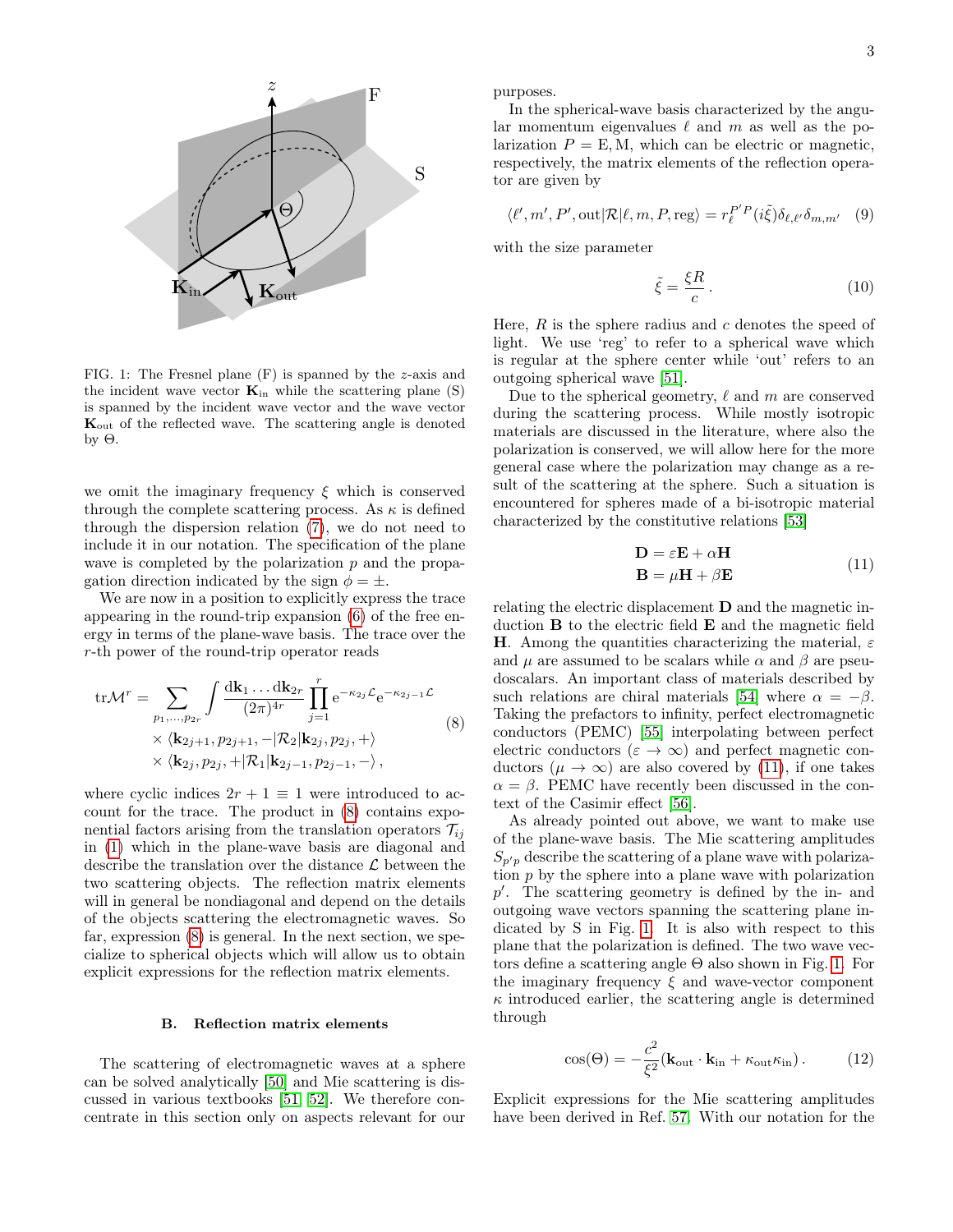reflection matrix elements [\(9\)](#page-2-3), they are given by

$$
S_{\text{TE,TE}}(\Theta) = -\sum_{\ell=1}^{\infty} \frac{2\ell+1}{\ell(\ell+1)} (\tau_{\ell} r_{\ell}^{\text{MM}} + \pi_{\ell} r_{\ell}^{\text{EE}})
$$
(13)

$$
S_{\text{TM,TM}}(\Theta) = -\sum_{\ell=1}^{\infty} \frac{2\ell+1}{\ell(\ell+1)} (\tau_{\ell} r_{\ell}^{\text{EE}} + \pi_{\ell} r_{\ell}^{\text{MM}})
$$
(14)

$$
S_{\text{TM,TE}}(\Theta) = i \sum_{\ell=1}^{\infty} \frac{2\ell+1}{\ell(\ell+1)} (\tau_{\ell} r_{\ell}^{\text{EM}} + \pi_{\ell} r_{\ell}^{\text{ME}})
$$
(15)

$$
S_{\text{TE,TM}}(\Theta) = -i \sum_{\ell=1}^{\infty} \frac{2\ell+1}{\ell(\ell+1)} (\tau_{\ell} r_{\ell}^{\text{ME}} + \pi_{\ell} r_{\ell}^{\text{EM}}). \quad (16)
$$

While in the usual case of isotropic spheres only the first two scattering amplitudes are non-vanishing, we need to account for all four of them as we are dealing with biisotropic spheres. The scattering amplitudes not only depend on the reflection matrix elements [\(9\)](#page-2-3) but also contain the scattering geometry through the angular functions [\[52\]](#page-14-5)

$$
\pi_{\ell} = \frac{P_{\ell}^{1}(\cos(\Theta))}{\sin(\Theta)}
$$
(17)

$$
\tau_{\ell} = \frac{dP_{\ell}^{1}(\cos(\Theta))}{d\Theta}, \qquad (18)
$$

where  $P_{\ell}^1$  are associated Legendre polynomials [\[58\]](#page-14-11).

So far, the scattering plane has been used in the calculations. However, for our purposes in a two-sphere setup, the Fresnel plane is more convenient. In a last step, we thus have to transform the results from the scattering plane to the Fresnel plane indicated as S and F, respectively, in Fig. [1.](#page-2-0) The matrix elements needed for this basis change can be found in Refs. [59](#page-14-12) and [60.](#page-14-13) Finally, one arrives at the reflection matrix element in the planewave basis

<span id="page-3-3"></span>
$$
\langle \mathbf{k}_j, p_j | \mathcal{R} | \mathbf{k}_i, p_i \rangle = \frac{2\pi c}{\xi \kappa_j} \Big[ A S_{p_j p_i} + (-1)^{p_j + p_i} B S_{\bar{p}_j \bar{p}_i} - (-1)^{p_j} C S_{\bar{p}_j p_i} + (-1)^{p_i} D S_{p_j \bar{p}_i} \Big],
$$
\n(19)

where the polarization of the in- and outgoing plane waves is defined with respect to the Fresnel plane and the transverse wave vector is taken with respect to the axis connecting the two spheres. In the exponents, p takes the values 1 and 2 for polarizations TE and TM, respectively, and the bar over a polarization refers to the other polarization, *i.e.*  $\bar{p} = TM$  if  $p = TE$  and vice versa. The coefficients  $A, B, C$ , and  $D$  are functions of the threedimensional wave vectors, e.g.  $A = A(\mathbf{K}_i, \mathbf{K}_i)$ . Since we will not need the complete expression of these coefficients in the following, we refer the reader interested in more details to Ref. [35](#page-13-25) and in particular to appendix A of that paper for explicit expressions for the coefficients  $A, B, C$ , and D.

# <span id="page-3-0"></span>III. SCATTERING AT LARGE SPHERES

<span id="page-3-1"></span>The proximity-force approximation can be obtained as leading-order term in an asymptotic expansion for large sphere radii  $R_1$  and  $R_2$  and corrections are given by higher-order terms. An important ingredient are the reflection matrix elements for a sphere which we will expand in this section for large radii  $R$ . For real frequencies, the leading-order term of the reflection matrix elements corresponds to the geometrical optics limit which was extensively discussed e.g. in Refs. [51,](#page-14-4) [61](#page-14-14)[–63.](#page-14-15) In order to evaluate corrections to the proximity-force approximation, we will also need to consider at least the leading correction to the reflection matrix elements which gives rise to diffractive corrections. As a consequence, while the PFA result can be obtained within geometrical optics, corrections to PFA will contain contributions from geometrical optics as well as from diffraction.

<span id="page-3-2"></span>When expanding the reflection matrix elements, we will need to assume that the radius  $R$  is large compared to other length scales of the problem, which in our case is the wave number  $\xi/c$ . While for non-zero values of  $\xi$ it is sufficient to take the limit of a large size parameter [\(10\)](#page-2-4), we have to consider the case  $\xi = 0$  separately.

### <span id="page-3-5"></span><span id="page-3-4"></span>A. Reflection coefficients for finite frequencies

In the expansion of the scattering amplitudes  $(13)$ – $(16)$ appearing in [\(19\)](#page-3-3) for large sphere radius, the localization principle [\[51\]](#page-14-4) plays an important role. According to this principle, the scattering of a ray with an impact parameter b is dominated by angular momenta of the order of  $\xi b/c$ . Applying Debye's expansion [\[58\]](#page-14-11) to the reflection coefficients  $r_{\ell}^{P'P}$  defined through [\(9\)](#page-2-3), the asymptotic expansion in the multipole basis is already completed. The resulting expressions for the Mie coefficients in the isotropic case have been used e.g. in Ref. [44](#page-13-30) to obtain the leading correction to the proximity-force approximation in the plane-sphere geometry.

Within the plane-wave basis, we need to go one step further and evaluate the sum over the angular momenta in  $(13)$ – $(16)$ . Since the procedure for real frequencies is well known from textbooks and can be carried over to imaginary frequencies without any difficulties, we will restrict ourselves to outlining the main ideas. In view of the localization principle, we need to account for angular momenta  $\lambda = \ell + 1/2 \lesssim \tilde{\xi}$ . Since the size parameter  $\tilde{\xi}$ defined in [\(10\)](#page-2-4) for a fixed frequency  $\xi$  becomes large for large radius R, we can approximate the sums in  $(13)–(16)$  $(13)–(16)$  $(13)–(16)$ by integrals over  $\lambda$ . In addition, an asymptotic expansion of the angular functions [\(17\)](#page-3-4) and [\(18\)](#page-3-5) for large orders  $\ell$ is used. Then, the dominant contribution to the integral can be obtained by means of the saddle-point approximation with the saddle point given by

$$
\lambda_{\rm sp} = i\tilde{\xi}\cos\left(\frac{\Theta}{2}\right). \tag{20}
$$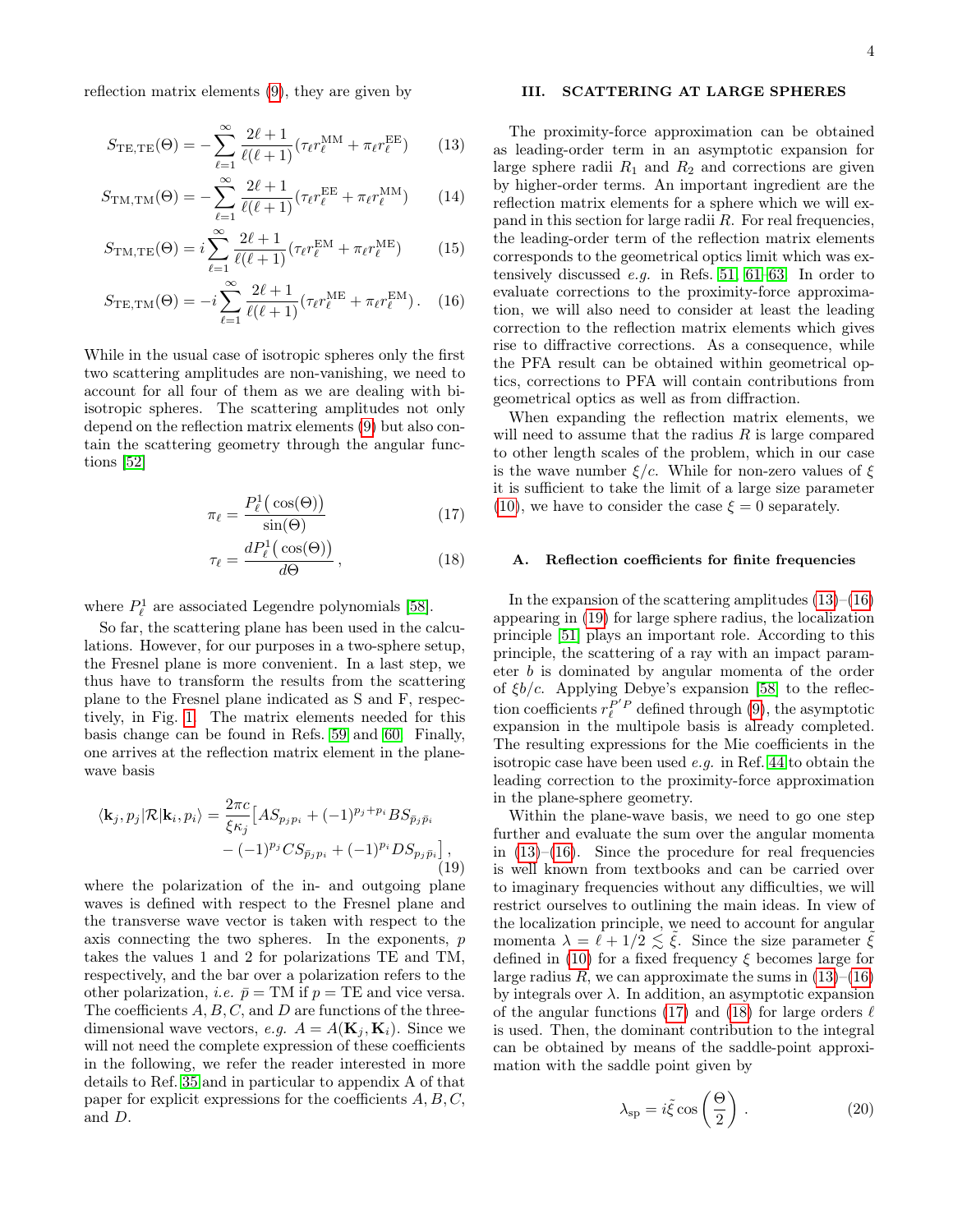

<span id="page-4-0"></span>FIG. 2: Scattering geometry at a sphere of radius  $R$  for a scattering angle  $\Theta$  (cf. Fig. [1\)](#page-2-0). The corresponding impact parameter b in ray optics is given by  $R\cos(\Theta/2)$ .

For real frequencies, the saddle point corresponds to a ray hitting the sphere with an impact parameter  $b =$  $\lambda_{\rm SD} c / i \xi = R \cos(\Theta/2)$  as depicted in Fig. [2,](#page-4-0) where  $\Theta$  is the scattering angle.

After proceeding as for real frequencies [\[63\]](#page-14-15), one finds for the scattering amplitudes for imaginary frequencies

<span id="page-4-1"></span>
$$
S_{p'p}(\Theta) = \frac{\tilde{\xi}}{2} e^{2\tilde{\xi}\sin(\Theta/2)} \tilde{r}_{p'p}(\Theta)
$$
 (21)

with

<span id="page-4-2"></span>
$$
\tilde{r}_{p'p}(\Theta) = r_{p'p} \left( \frac{\pi - \Theta}{2} \right) \left[ 1 + \frac{s_{p'p}}{\tilde{\xi}} + \mathcal{O}\left(\tilde{\xi}^{-2}\right) \right]. \tag{22}
$$

The exponential term in [\(21\)](#page-4-1) accounts for the difference in path lengths between a ray reflected at the sphere surface and a ray going to the sphere origin and being deflected there by the scattering angle Θ as depicted in Fig. [2.](#page-4-0) The latter ray is relevant for us because the origin of the sphere was chosen as origin of the reference frame for the plane-wave basis.

In [\(22\)](#page-4-2),  $r_{p'p}$  are the reflection coefficients at a plane evaluated at an angle of incidence  $(\pi - \Theta)/2$  corresponding to a scattering angle  $\Theta$  as can be seen from Fig. [2.](#page-4-0) The leading-order term for large radii then does not depend on the curvature of the sphere. In the absence of polarization mixing, the reflection coefficients correspond to the well-known Fresnel reflection coefficients [\[52\]](#page-14-5). For bi-isotropic materials, the reflection coefficients can be found in Ref. [64.](#page-14-16) The leading corrections are given by  $s_{p,p}$ and explicit expression have been determined in Refs. [63](#page-14-15) and [65](#page-14-17) for isotropic materials. However, the expressions given in the two references do not agree and are also inconsistent with numerical results. Therefore, for reference, we give the explicit expressions derived in Ref. [29](#page-13-20) which were checked against the numerical results. Introducing the abbreviations  $s \equiv \sin(\Theta/2)$  and  $c \equiv \cos(\Theta/2)$ , the corrections for a dielectric nonmagnetic material with index of refraction  $n = \epsilon^{1/2}$  read

<span id="page-4-6"></span>
$$
s_{\text{TE,TE}} = \frac{1 - 2s^2}{2s^3} + \frac{1}{s} \frac{1}{c^2 + s(n^2 - c^2)^{1/2}} - \frac{2n^2 - c^2}{2(n^2 - c^2)^{3/2}}
$$
(23)

<span id="page-4-7"></span>
$$
s_{\text{TM,TM}} = -\frac{1}{2s^3} + \frac{1}{s} \frac{1}{c^2 - s(n^2 - c^2)^{1/2}} - \frac{c^2}{s^3} \frac{2n^4s^2 - n^2c^2(1+s^2 - s^4) + c^6}{(n^2 - c^2)(n^2s^2 - c^2)^2} + \frac{n^2}{2(n^2 - c^2)^{3/2}} \frac{2n^4 - n^2c^2(1+c^2) - c^4}{(n^2s^2 - c^2)^2}.
$$
\n(24)

For perfect reflectors, which we will always assume to be made of a perfectly electric conductor,  $n \to \infty$  and all terms except for the first one in each case vanish and the results agree with Refs. [63](#page-14-15) and [65](#page-14-17) in that limit.

As a definite example where polarization mixing occurs during a reflection, we consider a sphere made of a perfect electromagnetic conductor (PEMC) [\[66\]](#page-14-18), a model introduced above. PEMC are characterized by an angle θ (not to be confused with the scattering angle Θ) which describes the transition from a perfect electric conductor with  $\theta = 0$  to a perfect magnetic conductor with  $\theta = \pi/2$ . The reflection coefficients including the first correction in  $1/\tilde{\xi}$  are given by

<span id="page-4-4"></span>
$$
\tilde{r}_{\text{TE,TE}} = -\cos(2\theta) \n- \frac{1}{\tilde{\xi}} \left( \frac{1 - 2s^2}{2s^3} \cos(2\theta) + \frac{c^2}{s^3} \sin^2(\theta) \right) + O(\tilde{\xi}^{-2})
$$
\n(25)

$$
\tilde{r}_{\text{TM,TM}} = \cos(2\theta) \n+ \frac{1}{\tilde{\xi}} \left( \frac{1 - 2s^2}{2s^3} \cos(2\theta) - \frac{c^2}{s^3} \cos^2(\theta) \right) + O(\tilde{\xi}^{-2})
$$
\n(26)

<span id="page-4-5"></span>
$$
\tilde{r}_{\text{TE,TM}} = \tilde{r}_{\text{TM,TE}} = -\sin(2\theta) + \frac{1}{\tilde{\xi}} \frac{1}{2s} \sin(2\theta) + O(\tilde{\xi}^{-2}),
$$
\n(27)

where the leading term corresponds to the reflection at a plane PEMC surface [\[56\]](#page-14-9).

With the expansion of the scattering amplitude for large radii [\(21\)](#page-4-1), the reflection matrix elements [\(19\)](#page-3-3) appearing in the trace over the r-th power of the round-trip operator [\(8\)](#page-2-1) are given by

<span id="page-4-3"></span>
$$
\langle \mathbf{k}_j, p_j, \pm | \mathcal{R} | \mathbf{k}_i, p_i, \mp \rangle = \frac{\pi R}{\kappa_j} e^{2\tilde{\xi}\sin(\Theta/2)} \rho_{p_j p_i}, \qquad (28)
$$

where

$$
\rho_{p_j p_i} = A \tilde{r}_{p_j p_i} + (-1)^{p_j + p_i} B \tilde{r}_{\bar{p}_j \bar{p}_i} - (-1)^{p_j} C \tilde{r}_{\bar{p}_j p_i} + (-1)^{p_i} D \tilde{r}_{p_j \bar{p}_i}.
$$
 (29)

For the discussion in Sec. [IV](#page-5-0) it will be relevant that in view of the definition of the size parameter [\(10\)](#page-2-4), the factorization in the expression [\(28\)](#page-4-3) for the reflection matrix element separates an exponential dependence on the sphere radius from a non-exponential dependence via the factors  $\rho_{p_j p_i}$ .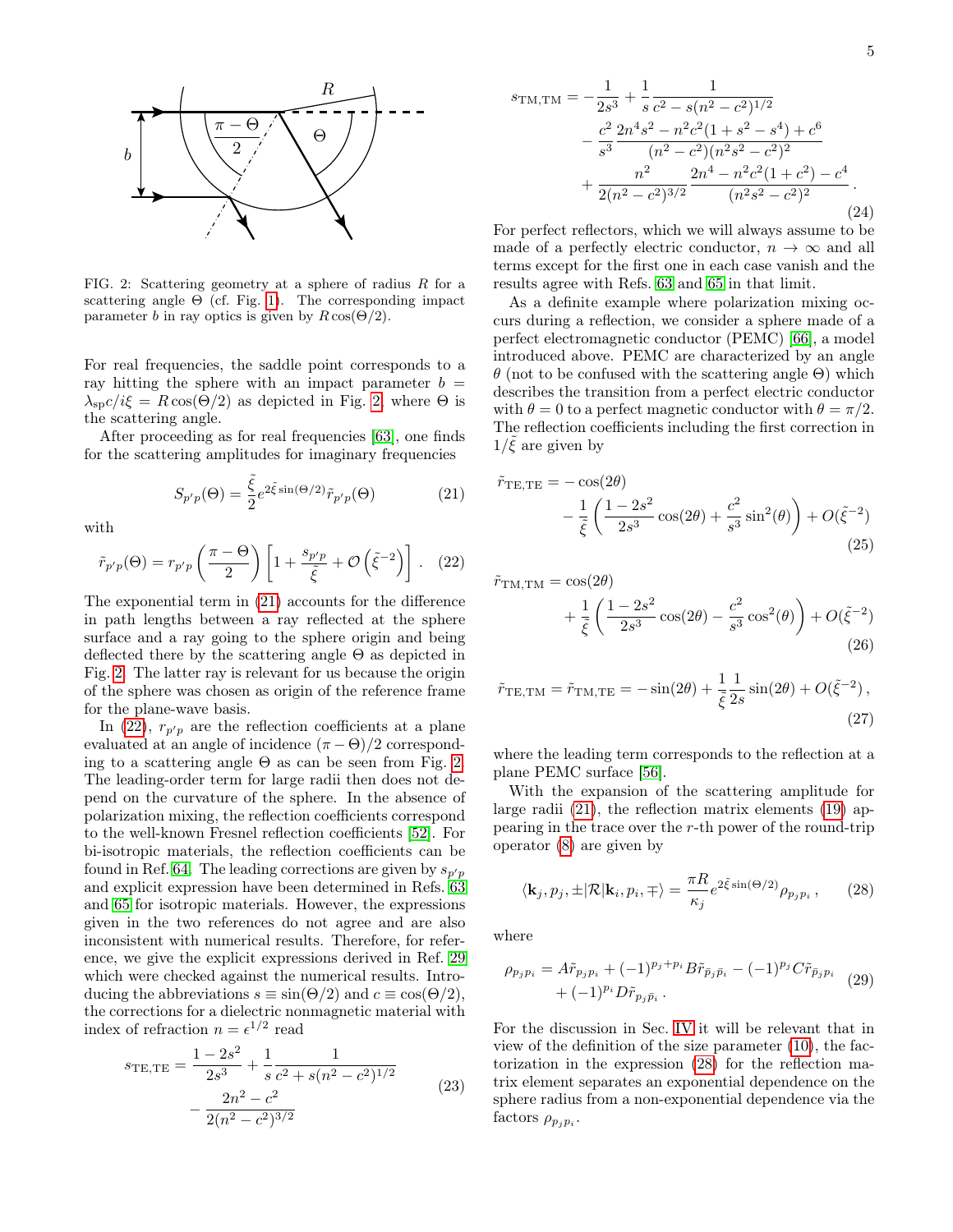# <span id="page-5-5"></span>B. Reflection coefficients at zero frequency

The previous section assumed a size parameter  $\tilde{\xi} \gg 1$  which at room temperature is fulfilled for all non-vanishing Matsubara frequencies provided that  $R \gg 1.2 \,\mu$ m. However, for the zero Matsubara frequency  $\xi_0$  this condition for the size parameter cannot be fulfilled so that this case needs to be considered separately. In contrast to the previous subsection, the reflections coefficients and the angular functions need to be evaluated in the low-frequency limit.

Details of the zero-frequency case are given in appendix B of Ref. [35,](#page-13-25) so that again we only highlight a few important points. According to [\(12\)](#page-2-5), the cosine of the scattering angle  $\Theta$  diverges like  $\xi^{-2}$  in the low-frequency limit. As a consequence, the angular functions [\(17\)](#page-3-4) and [\(18\)](#page-3-5) diverge as well. One finds that  $\tau_{\ell} \sim \xi^{-2\ell}$  diverges more strongly than  $\pi_{\ell}$  so that the latter angular function can be disregarded. On the other hand, the reflection coefficients vanish for  $\xi \to 0$  with the explicit scaling depending on the response functions of the sphere and the surrounding medium. Reflection coefficients in the multipole basis are found to lead to a relevant contribution if they scale like  $\xi^{2\ell+1}$  for angular momentum  $\ell$ . Then, the scattering amplitudes are proportional to  $\xi$  for small frequencies as is the case in the finite-frequency result [\(21\)](#page-4-1).

For small frequencies, the scattering amplitudes can be expressed as

<span id="page-5-1"></span>
$$
S_{p'p} = \tilde{\xi} \sum_{\ell=1}^{\infty} X_{p'p}(\ell) \frac{[-2\tilde{\xi}^2 \cos(\Theta)]^{\ell}}{(2\ell)!}
$$
 (30)

with  $X_{p'p}(\ell)$  depending on the materials considered. In Ref. [35](#page-13-25) expressions for dielectrics in vacuum as well as for perfect electric conductors are given. The zerofrequency result for another situation involving two dielectric spheres in an electrolyte is discussed in another article in the present volume [\[31\]](#page-13-22).

For the special case of a PEMC sphere, the model parameters  $X_{p'p}(\ell)$  are given by

$$
X_{\text{TE,TE}}(\ell) = \sin^2(\theta) \mathcal{A}_{\ell}^{\text{PEC}} + \cos^2(\theta) \mathcal{B}_{\ell}^{\text{PEC}} \tag{31}
$$

$$
X_{\text{TM,TM}}(\ell) = \cos^2(\theta) \mathcal{A}_{\ell}^{\text{PEC}} + \sin^2(\theta) \mathcal{B}_{\ell}^{\text{PEC}} \tag{32}
$$

$$
X_{\text{TE,TM}}(\ell) = X_{\text{TM,TE}}(\ell)
$$
  
=  $-\frac{1}{2}\sin(2\theta) \left[ \mathcal{A}_{\ell}^{\text{PEC}} - \mathcal{B}_{\ell}^{\text{PEC}} \right],$  (33)

where

$$
\mathcal{A}_{\ell}^{\text{PEC}} = 1, \quad \mathcal{B}_{\ell}^{\text{PEC}} = -\frac{\ell}{\ell+1}
$$
 (34)

correspond to the model parameters of the TM and TE modes, respectively, for a perfect electric conductor (PEC).

As mentioned above  $\cos(\Theta) \sim \xi^{-2}$ , so that the numerator in [\(30\)](#page-5-1) is large for large spheres and the main contribution again comes from large angular momenta  $\ell$ . Replacing the factorial by Stirling's approximation and applying the saddle-point approximation one finds a saddle point at

$$
\ell_{\rm sp} = \tilde{\xi} \sin \left( \Theta / 2 \right) . \tag{35}
$$

At zero frequency, the transformation from the scattering plane to the Fresnel plane does not lead to a polarization change so that the coefficients in [\(19\)](#page-3-3) become  $A = 1$  and  $B = C = D = 0$ . Therefore, the reflection matrix elements at zero frequency are given by [\(28\)](#page-4-3) if we replace  $\rho_{p_j p_i}$  by  $X_{p_j p_i}(\ell_{sp}).$ 

For dielectrics and perfect electric conductors it was shown in Ref. [29](#page-13-20) that the leading order of  $X_{p_j p_i}(\ell_{sp})$ agrees with the reflection coefficients  $r_{p_j p_i}$  in [\(22\)](#page-4-2). This equivalence can be generalized to bi-isotropic spheres provided the material parameters given in [\(11\)](#page-2-2) are finite [\[67\]](#page-14-19) and it can be seen to hold also for the special case of PEMC spheres with the model parameters given by  $(31)–(33)$  $(31)–(33)$  $(31)–(33)$ .

While the leading order of the reflection matrix elements [\(19\)](#page-3-3) for finite and zero frequency coincide, this is not true for the leading corrections. Here, the full expression of  $X_{p_j p_i}(\ell_{sp})$  needs to be taken into account. Thus, the PFA result derived in Sec. [IV](#page-5-0) holds for arbitrary temperature. On the other hand, we limit our discussion of the leading corrections to PFA in Secs. [V](#page-8-0) and [VI](#page-10-0) to the case of zero temperature while the treatment of finite temperatures is beyond the scope of this paper.

# <span id="page-5-0"></span>IV. PROXIMITY-FORCE APPROXIMATION IN THE PRESENCE OF POLARIZATION MIXING

<span id="page-5-2"></span>Based on the large-sphere approximation of the reflection matrix elements [\(28\)](#page-4-3), the trace [\(8\)](#page-2-1) over a power of round-trip operators can be evaluated within the saddlepoint approximation (SPA). As discussed in detail in Ref. [35](#page-13-25) for dielectric spheres, the lowest order of the SPA leads to the proximity-force approximation of the Casimir interaction. Here, we will generalize this result by allowing for polarization mixing during the reflection at both spheres. We review the main steps of Ref. [35](#page-13-25) and go into more detail where the effects of polarization mixing become relevant. In Sec. [V,](#page-8-0) we will then address the leading corrections which arise from higher-order terms of the SPA as well as the first correction appearing in the reflection coefficients [\(22\)](#page-4-2).

<span id="page-5-3"></span>For the saddle-point approximation, we need to factor the integrand in [\(8\)](#page-2-1) into a term depending exponentially on the sphere radii and a remaining term as

<span id="page-5-4"></span>
$$
\text{tr}\mathcal{M}^r \approx \left(\frac{R_1 R_2}{16\pi^2}\right)^r \int \mathrm{d}^{2r} \mathbf{k} \, g(\mathbf{k}_1, \dots, \mathbf{k}_{2r}) e^{-f(\mathbf{k}_1, \dots, \mathbf{k}_{2r})} \,. \tag{36}
$$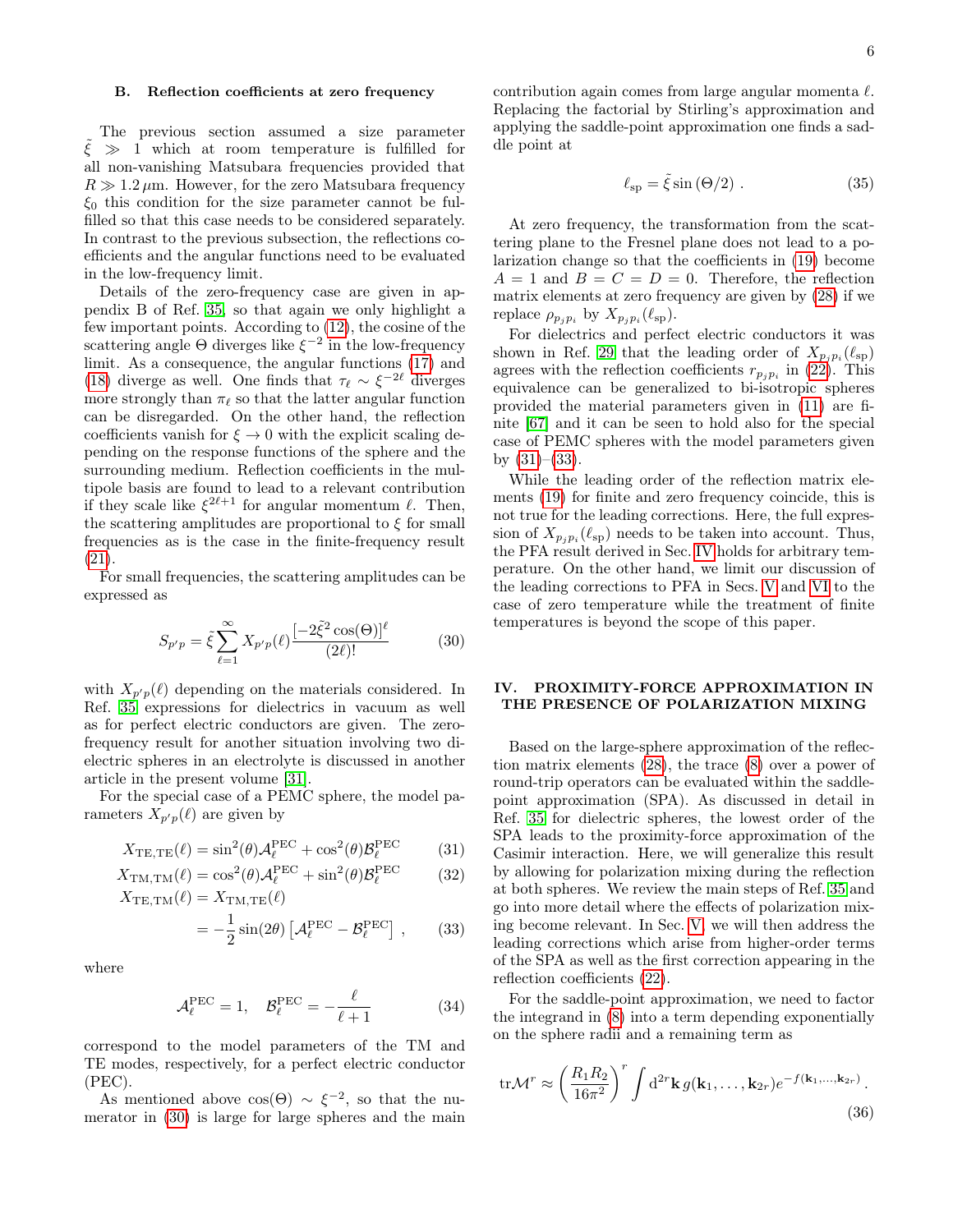The function in the exponent is given by

<span id="page-6-0"></span>
$$
f(\mathbf{k}_1,\ldots,\mathbf{k}_{2r})=\sum_{j=1}^r(R_1\eta_{2j}+R_2\eta_{2j-1}),\qquad(37)
$$

where  $R_1$  and  $R_2$  are the radii of the two spheres and

<span id="page-6-3"></span>
$$
\eta_i = \kappa_i + \kappa_{i+1} - \left[ 2\left(\frac{\xi^2}{c^2} + \kappa_i \kappa_{i+1} + \mathbf{k}_i \cdot \mathbf{k}_{i+1}\right) \right]^{1/2} . \tag{38}
$$

The first two terms in  $\eta_i$  arise from the translation operators, specifically from the parts of the translation within the spheres, while the last term arises from the exponential term in the reflection matrix element [\(28\)](#page-4-3) corresponding to the phase acquired upon scattering at the sphere as discussed in connection with Fig. [2.](#page-4-0) The function g collects the remaining terms and is given by

<span id="page-6-1"></span>
$$
g(\mathbf{k}_1, \dots, \mathbf{k}_{2r}) = \sum_{p_1, \dots, p_{2r}} \prod_{j=1}^r \frac{e^{-(\kappa_{2j} + \kappa_{2j-1})L}}{\kappa_{2j}\kappa_{2j-1}} \times \rho_{p_{2j+1}p_{2j}}^{(1)} \rho_{p_{2j}p_{2j-1}}^{(2)}.
$$
 (39)

Here, the remaining part of the contribution of the translation operator accounts for the closest surface-to-surface distance L which is assumed to be much smaller than the sphere radii  $R_1$  and  $R_2$ .

We will first calculate the leading-order saddle-point approximation (LO-SPA) of the integral [\(36\)](#page-5-4) for the general case of bi-isotropic spheres. Explicit expressions are given at the end of this subsection for PEMC spheres.

The gradient of the function  $f$  defined in  $(37)$  vanishes for

<span id="page-6-2"></span>
$$
\mathbf{k}_1 = \ldots = \mathbf{k}_{2r} \equiv \mathbf{k}_{sp} \,, \tag{40}
$$

thus leading to a two-dimensional manifold of saddle points (sp) over which one needs to integrate over. The physical implications of these saddle points will be discussed below.

The Hessian matrix H governing the deviations from the saddle point manifold has block-diagonal form, if ordered according to the  $x$ - and  $y$ -component of the transverse wave vector. The elements of each block, evaluated on the saddle-point manifold, are given by blocks of 2rdimensional circulant matrices

$$
\begin{aligned} \left(\mathsf{H}_{\alpha,\alpha}\right)_{ij} &= \frac{\partial^2 f}{\partial k_{i,\alpha} \partial k_{j,\alpha}} \bigg|_{\text{sp}} \\ &= \frac{1}{2\kappa_{\text{sp}}} \left[ (R_1 + R_2) \delta_{i,j} - R_{2-(i+1)\,\text{mod}2} \bar{\delta}_{i+1,j} \right. \\ &\quad - R_{2-i\,\text{mod}2} \bar{\delta}_{i,j+1} \right] \end{aligned} \tag{41}
$$

with  $\alpha = x, y$  and  $\overline{\delta}$  denoting a Kronecker delta symbol where the equality of indices is taken modulo  $2r$ .

Carrying out the saddle-point approximation, one finds

<span id="page-6-4"></span>
$$
\left[\text{tr}\mathcal{M}^r\right]_{\text{LO-SPA}} = 2r \left(\frac{R_1 R_2}{4}\right)^r \int \frac{\text{d}\mathbf{k}_{\text{sp}}}{2\pi} \frac{e^{-f_{\text{sp}}}}{\sqrt{\text{pdet}(\mathsf{H})}} g_{\text{sp}}\,,\tag{42}
$$

where  $f_{\rm sp}$  and  $g_{\rm sp}$  are given by [\(37\)](#page-6-0) and [\(39\)](#page-6-1), respectively, evaluated at the saddle point (sp). In this result, an integration over the saddle-point manifold remains. The integration over the remaining space of sequences of transversal wave vectors was evaluated in Gaussian approximation. Instead of the usual determinant of the Hessian matrix, we here obtain its pseudo-determinant pdet(H) which discards the zero eigenvalues associated with the existence of a saddle-point manifold.

Before we continue with the evaluation of the leading saddle-point approximation, we want to give an interpretation of the saddle point in terms of geometrical optics. According to [\(40\)](#page-6-2), the transverse wave vector is conserved at the saddle point, which means that the main contribution to the Casimir free energy comes from the reflection at a plane perpendicular to the axis connecting the two sphere centers. Such planes are tangential to the spheres at the points of closest distance between the spherical surfaces. Moreover, with the transverse wave vector conserved, the scattering plane and the Fresnel plane coincide. As a consequence, the coefficients in [\(19\)](#page-3-3) reflecting the change of the polarization basis simplify to  $A = 1, B = C = D = 0$  at the saddle-point manifold.

From [\(37\)](#page-6-0), [\(38\)](#page-6-3), and the conservation of the trans-verse wave vector [\(40\)](#page-6-2), one finds  $f_{sp} = 0$ . Making use of the result for the pseudo-determinant derived in Ref. [35,](#page-13-25) one finds for the leading-order saddle-point approximation [\(42\)](#page-6-4)

<span id="page-6-5"></span>
$$
[\text{tr}\mathcal{M}^r]_{\text{LO-SPA}} = \frac{R_{\text{eff}}}{4\pi r} \int \frac{d\mathbf{k}_{\text{sp}}}{\kappa_{\text{sp}}^2} \kappa_{\text{sp}}^{2r} g_{\text{sp}} \tag{43}
$$

with the effective radius

$$
R_{\text{eff}} = \frac{R_1 R_2}{R_1 + R_2} \tag{44}
$$

and

$$
g_{sp} = \frac{e^{-2r\kappa_{sp}L}}{\kappa_{sp}^{2r}} \sum_{p_1,\dots,p_{2r}} \prod_{j=1}^r \tilde{r}_{p_{2j+1}p_{2j}}^{(1)} \tilde{r}_{p_{2j}p_{2j-1}}^{(2)}.
$$
 (45)

The function  $q$  at the saddle point can easily be calculated for dielectric spheres [\[29\]](#page-13-20) because the polarization is conserved. For bi-isotropic spheres, it is more convenient to first sum over all round-trips r and then to evaluate the sum over the polarizations as we will demonstrate now. This approach has already been used successfully to determine the exact high-temperature limit of the Casimir free energy for two Drude spheres of arbitrary size.[\[38\]](#page-13-28)

To obtain the well-known PFA expression for the Casimir force, we need to take the negative derivative of the Casimir free energy with respect to the surface-tosurface distance  $L$ . With  $(6)$  and  $(43)$  the contribution to the Casimir force from an imaginary frequency  $\xi$  reads

<span id="page-6-6"></span>
$$
\mathbb{F}_{\text{LO-SPA}}(\xi) = -\frac{\partial \mathfrak{F}_{\text{LO-SPA}}(\xi)}{\partial L} = -2\pi R_{\text{eff}} \int \frac{d\mathbf{k}_{\text{sp}}}{(2\pi)^2} \mathcal{P}(\mathbf{k}_{\text{sp}}),\tag{46}
$$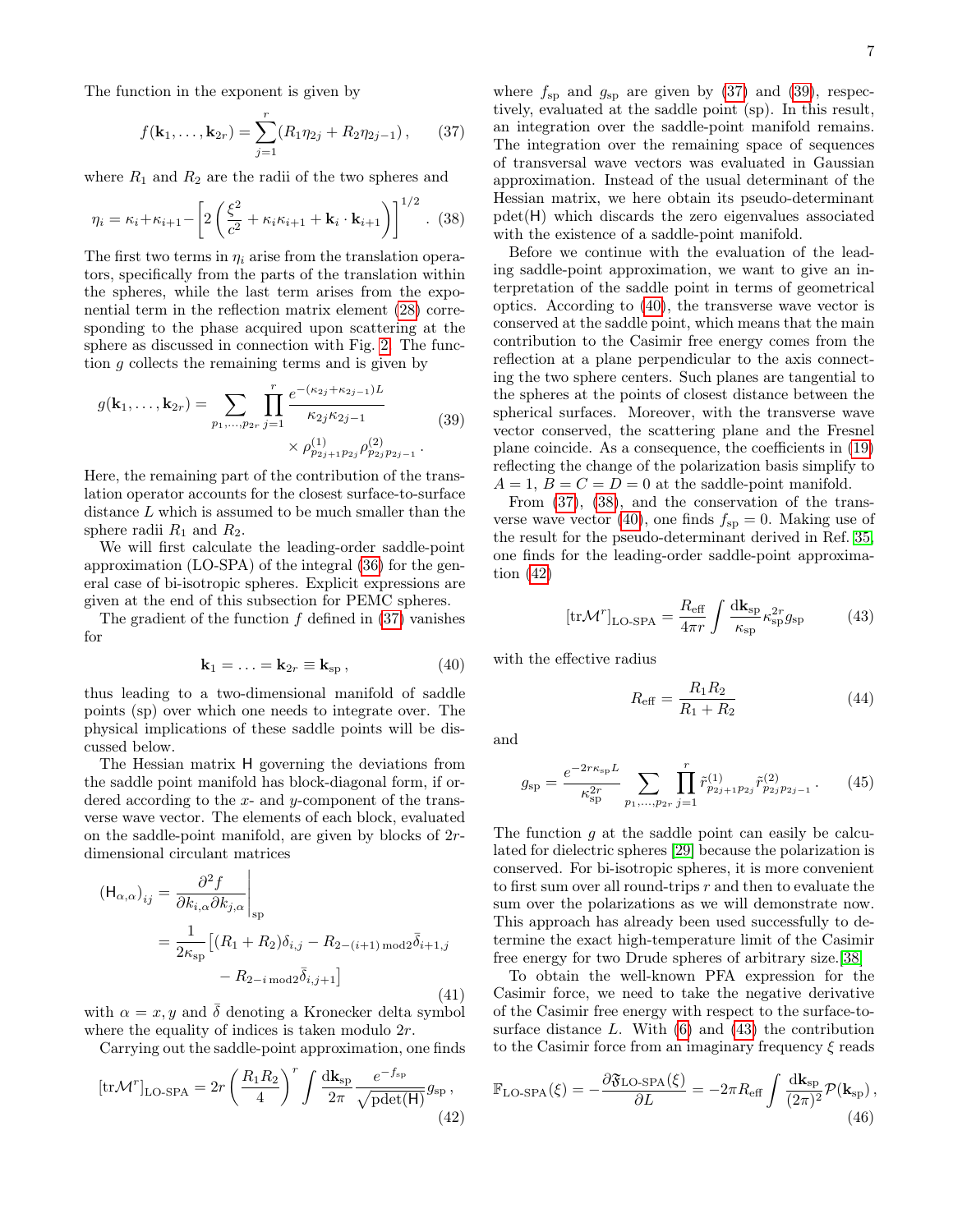where we introduced

<span id="page-7-0"></span>
$$
\mathcal{P}(\mathbf{k}_{sp}) = \sum_{r=1}^{\infty} \frac{e^{-2r\kappa_{sp}L}}{r} \sum_{p_1, \dots, p_{2r}} \prod_{j=1}^{r} \tilde{r}_{p_{2j+1}p_{2j}}^{(1)} \tilde{r}_{p_{2j}p_{2j-1}}^{(2)}.
$$
\n(47)

While the polarizations at the beginning and the end of r round-trips coincide because of the trace,  $P$  accounts for all possible sequences of polarizations in-between. In order to account for all polarization sequences, it is convenient to introduce a function  $h_r^{p'p}$  describing the contribution of r round-trips starting with a mode of polarization p incident on sphere 2 and ending with a mode of polarization  $p'$  reflected from sphere 1. The sequence of round-trips is closed by a translation from sphere 1 to sphere 2 where in the plane-wave basis no polarization change can occur.

We then write [\(47\)](#page-7-0) as

<span id="page-7-2"></span>
$$
\mathcal{P} = \sum_{r=1}^{\infty} \frac{1}{r} (h_r^{\text{TM,TM}} + h_r^{\text{TE,TE}}). \tag{48}
$$

The function  $h_r^{p'p}$  can be expressed recursively by decomposing  $r$  round-trips into a single round-trip where the polarization can either change or not, followed by the remaining  $r - 1$  round-trips

$$
h_r^{p'p} = a^{p', \text{TM}} h_{r-1}^{\text{TM}, p} + a^{p', \text{TE}} h_{r-1}^{\text{TE}, p}
$$
 (49)

with

<span id="page-7-4"></span>
$$
a^{p'p} = h_1^{p'p} = \left(\tilde{r}_{p', \text{TM}}^{(1)} \tilde{r}_{\text{TM}, p}^{(2)} + \tilde{r}_{p', \text{TE}}^{(1)} \tilde{r}_{\text{TE}, p}^{(2)}\right) e^{-2\kappa_{\text{sp}}L}.
$$
\n(50)

The sum over round-trips can be conveniently dealt with by introducing a generating function for  $h_r^{p'p}$  as

<span id="page-7-3"></span>
$$
H^{p'p}(t) = \sum_{r=1}^{\infty} t^r h_r^{p'p}, \qquad (51)
$$

where the parameter  $t$  keeps track of the number of round-trips. From the recursion relation [\(49\)](#page-7-1), one can immediately derive a corresponding recursion relation for the generating function

$$
H^{p'p}(t) = t a^{p'p} + t \left( a^{p', \text{TM}} H^{\text{TM}, p} + a^{p', \text{TE}} H^{\text{TE}, p} \right). \tag{52}
$$

Making use of the generating function, the factor  $1/r$  in [\(48\)](#page-7-2) can be written as a definite integral and we obtain

<span id="page-7-5"></span>
$$
\mathcal{P} = \int_0^1 \frac{\mathrm{d}t}{t} \left[ H^{\text{TM,TM}}(t) + H^{\text{TE,TE}}(t) \right]. \tag{53}
$$

<span id="page-7-1"></span>The set of recursion relations [\(52\)](#page-7-3) can be used to express the main part of the integrand in terms of single roundtrip contributions [\(49\)](#page-7-1) as

$$
H^{\text{TM,TM}}(t) + H^{\text{TE,TE}}(t) = t \frac{a^{\text{TM,TM}} + a^{\text{TE,TE}} - 2ta^{\text{TM,TM}}a^{\text{TE,TE}} + 2ta^{\text{TM,TE}}a^{\text{TE,TM}}}{(1 - ta^{\text{TM,TM}})(1 - ta^{\text{TE,TE}}) - t^2 a^{\text{TM,TE}}a^{\text{TE,TM}}}.
$$
(54)

Defining a matrix A through the matrix elements [\(50\)](#page-7-4), the denominator is given by the determinant of  $\mathbb{I} - t\mathsf{A}$ while the numerator is given by its negative derivative with respect to  $t$ . Therefore, it is straightforward to carry out the integral in [\(53\)](#page-7-5) and we arrive at

<span id="page-7-6"></span>
$$
\mathcal{P} = -\log \det (\mathbb{I} - \mathsf{A}) \ . \tag{55}
$$

As in this section we are interested only in the leading term for large sphere radii, it is sufficient to keep the leading-order terms of the reflection coefficients [\(22\)](#page-4-2). The matrix  $A_0$  with the index indicating the leading order then corresponds to the round-trip matrix between two planes at a distance L

<span id="page-7-7"></span>
$$
\mathsf{A}_0 = \mathsf{R}_1 \mathsf{R}_2 e^{-2\kappa_{\rm sp}L} \tag{56}
$$

with the reflection matrix at a planar surface

<span id="page-7-8"></span>
$$
\mathbf{R}_{i} = \begin{pmatrix} r_{\text{TM,TM}}^{(i)} & r_{\text{TM,TE}}^{(i)} \\ r_{\text{TE,TM}}^{(i)} & r_{\text{TE,TE}}^{(i)} \end{pmatrix} . \tag{57}
$$

Inserting [\(55\)](#page-7-6) together with [\(56\)](#page-7-7) into [\(46\)](#page-6-6), we obtain the Lifshitz formula

$$
\mathbb{F}_0(\xi) = 2\pi R_{\text{eff}} \int \frac{d\mathbf{k}_{\text{sp}}}{(2\pi)^2} \log \det \left( \mathbb{I} - \mathsf{R}_1 \mathsf{R}_2 e^{-2\kappa_{\text{sp}} L} \right) ,
$$
\n(58)

where the index 0 still indicates that only the leading terms of the scattering amplitudes were taken into account.

By means of an integration over all frequencies or the evaluation of a sum over Matsubara frequencies in analogy to the expressions [\(3\)](#page-1-5) and [\(5\)](#page-1-6) for the Casimir free energy, we obtain the Casimir force at temperature  $T$  between two spheres at closest surface-to-surface distance L within the proximity-force approximation

$$
F_{\rm PFA}(L,T) = 2\pi R_{\rm eff} \mathcal{F}_{\rm PP}(L,T),\qquad(59)
$$

where  $\mathcal{F}_{\text{PP}}(L,T)$  is the Casimir free energy per unit area between two planes at distance L. As the reflection matrix [\(57\)](#page-7-8) needs not be diagonal, this result is valid also for bi-isotropic media.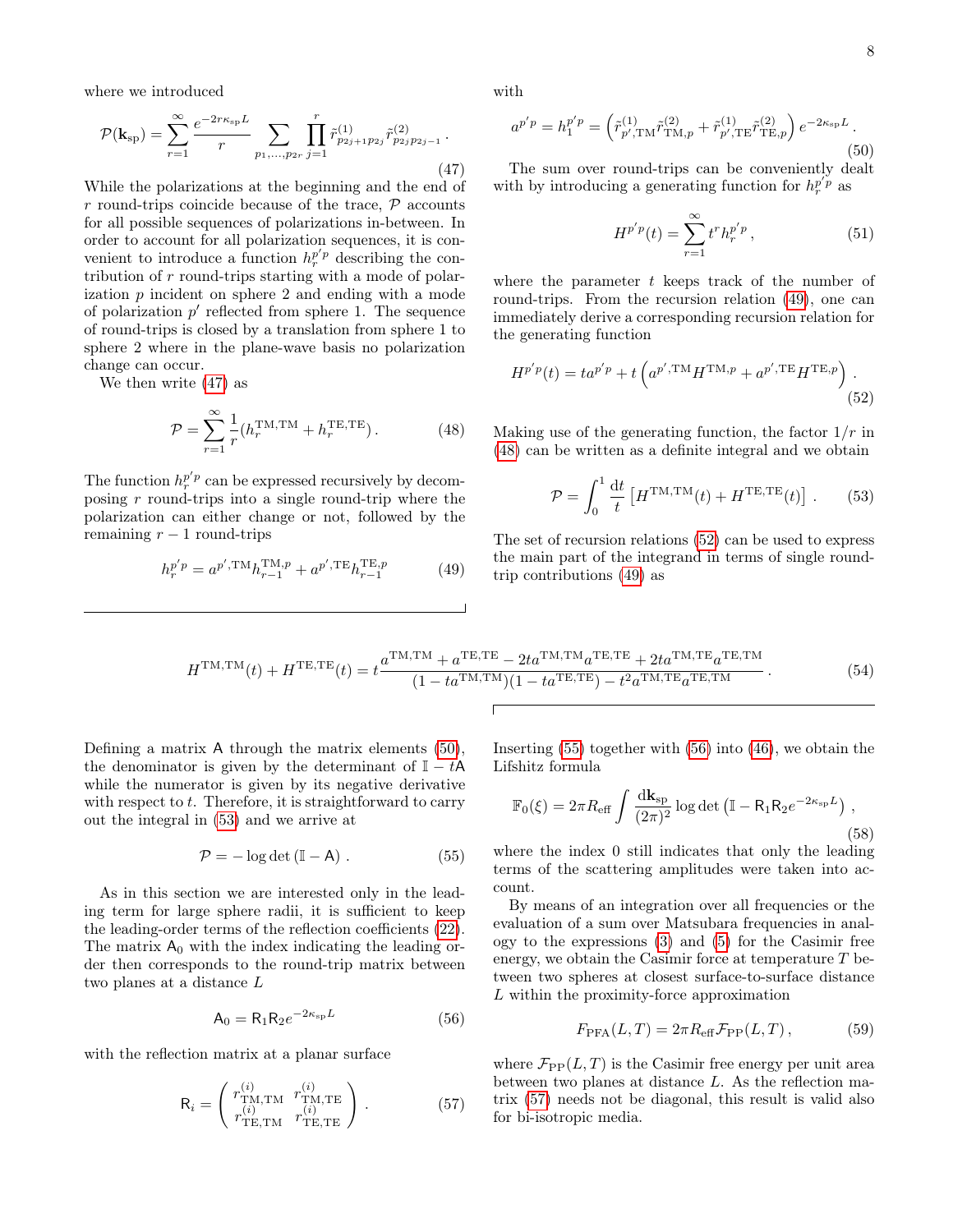The Casimir free energy can be obtained by integrating the Casimir force with respect to the distance from L to infinity. This integral can be carried out if the round-trip matrix [\(56\)](#page-7-7) is represented in its eigenbasis. We thus find

<span id="page-8-3"></span>
$$
\mathfrak{F}_{\text{PFA}}(\xi) = -\frac{R_{\text{eff}}}{4\pi} \int \frac{d\mathbf{k}_{\text{sp}}}{\kappa_{\text{sp}}} \left[ \text{Li}_2(\lambda_1) + \text{Li}_2(\lambda_2) \right] , \quad (60)
$$

where  $\lambda_{1,2}$  are the eigenvalues of [\(56\)](#page-7-7) and  $\text{Li}_n(\lambda)$  is the polylogarithm of order n.[\[58\]](#page-14-11)

Here, we consider the special case of two PEMC spheres. Making use of the leading terms in the reflec-tions coefficients [\(25\)](#page-4-4)-[\(27\)](#page-4-5), the eigenvalues of  $A_0$  are given by

$$
\lambda_{1/2} = \exp(\pm 2i\delta) \exp(-2\kappa_{\rm sp}L), \tag{61}
$$

where we adopted the notation used in Ref. [56](#page-14-9) with

<span id="page-8-6"></span>
$$
\delta = \theta^{(2)} - \theta^{(1)} \tag{62}
$$

taking values between 0 and  $\pi/2$ . The lower bound corresponds to a setup consisting of two identical spheres while for the upper bound one sphere is perfectly conducting whereas the other sphere has infinite permeability. More explicit results for PEMC spheres will be given in Sec. [V C](#page-10-1) where the case of zero temperature is addressed.

### <span id="page-8-0"></span>V. BEYOND PFA: LEADING-ORDER CORRECTIONS

In the previous section, we have made use of two approximations to derive PFA. We restricted ourselves to the leading term in the reflection coefficients and in addition evaluated only the leading term of the saddle-point approximation as is usually done. As a consequence, corrections arise from two sources and can be attributed different physical meanings.

Taking the first subleading term of the reflection coefficients into account amounts to going beyond geometrical optics and to allow for diffraction. This contribution will be discussed in Sec. [V A.](#page-8-1)

For the second contribution, we remain within geometrical optics, i.e. we only keep the leading-order terms of the reflection coefficients, but go one order further in the saddle-point approximation as explained in Sec. [V B.](#page-9-0) Then, the tangential plane at which reflection takes place need no longer be perpendicular to the axis connecting the two spheres.

As discussed at the end of Sec. [III B,](#page-5-5) the reflection matrix elements at zero frequency can be obtained from the finite-frequency expressions in the limit of very large spheres. The PFA result given in the previous section thus holds for arbitrary temperatures. However, this is no longer the case for the leading corrections. Here, the contribution of the zero-frequency term has to be calculated separately as was shown in detail in Ref. [37](#page-13-27) for a perfectly reflecting sphere and plate. In the following, we will focus on the correction to the PFA result in the

zero-temperature limit based on the expression [\(28\)](#page-4-3) for the reflection matrix elements at non-zero imaginary frequencies.

While the results for the two correction terms derived in Secs. [V A](#page-8-1) and [V B](#page-9-0) are rather general, restricting ourselves to PEMC materials and zero temperature in Sec. [V C](#page-10-1) will allow us to give explicit results for the leading correction to the Casimir energy and to discuss its dependence on a material parameter.

### <span id="page-8-1"></span>A. Diffractive corrections to PFA

The corrections from the leading saddle-point approximation can be obtained by replacing the matrix A in [\(55\)](#page-7-6) with

$$
A = A_0 + \frac{c}{\xi} A_1, \qquad (63)
$$

where  $A_0$  is given by [\(56\)](#page-7-7) and the matrix  $A_1$  takes the leading corrections of the scattering amplitudes due to diffraction into account. According to [\(22\)](#page-4-2), the matrix elements of  $A_1$  are given by

<span id="page-8-4"></span>
$$
a_1^{p'p} = \sum_{q=\text{TM,TE}} r_{p'q}^{(1)} r_{qp}^{(2)} \left( \frac{s_{p'q}^{(1)}}{R_1} + \frac{s_{qp}^{(2)}}{R_2} \right) e^{-2\kappa_{\text{sp}}L} \,. \tag{64}
$$

Expanding the logarithm in [\(55\)](#page-7-6) one finds up to the leading correction

<span id="page-8-2"></span>
$$
\mathcal{P} = -\log \det \left( \mathbb{I} - \mathsf{A}_0 \right) + \frac{c}{\xi} \text{tr} \left[ (\mathbb{I} - \mathsf{A}_0)^{-1} \mathsf{A}_1 \right]. \tag{65}
$$

With the eigenvalues  $\lambda_{1,2}$  of the round trip matrix  $A_0$ , the trace can be expressed as

$$
\text{tr}\left[ (\mathbb{I} - \mathsf{A}_0)^{-1} \mathsf{A}_1 \right] = \frac{\alpha_0 + \alpha_1}{(1 - \lambda_1)(1 - \lambda_2)},\tag{66}
$$

where the expansion coefficients  $\alpha_{0,1}$  are given by

<span id="page-8-5"></span>
$$
\alpha_0 = \text{tr} A_1 = a_1^{\text{TM,TM}} + a_1^{\text{TE,TE}}, \n\alpha_1 = -a_0^{\text{TM,TM}} a_1^{\text{TE,TE}} - a_0^{\text{TE,TE}} a_1^{\text{TM,TM}} \n+ a_0^{\text{TM,TE}} a_1^{\text{TE,TM}} + a_0^{\text{TE,TM}} a_1^{\text{TM,TE}}.
$$
\n(67)

Now, we can obtain the Casimir force including the leading-order correction by inserting [\(65\)](#page-8-2) into the expression on the right-hand side of [\(46\)](#page-6-6). Here, we are interested in the Casimir free energy and integrate over the surface-to-surface distance from L to infinity. The contribution arising from the leading-order saddle-point approximation including the leading diffractive correction

$$
\mathfrak{F}_{\text{LO-SPA}}(\xi) = \mathfrak{F}_{\text{PFA}}(\xi) + \mathfrak{F}_{\text{diff}}(\xi) \tag{68}
$$

then contains the PFA expression [\(60\)](#page-8-3) as well as the leading diffractive correction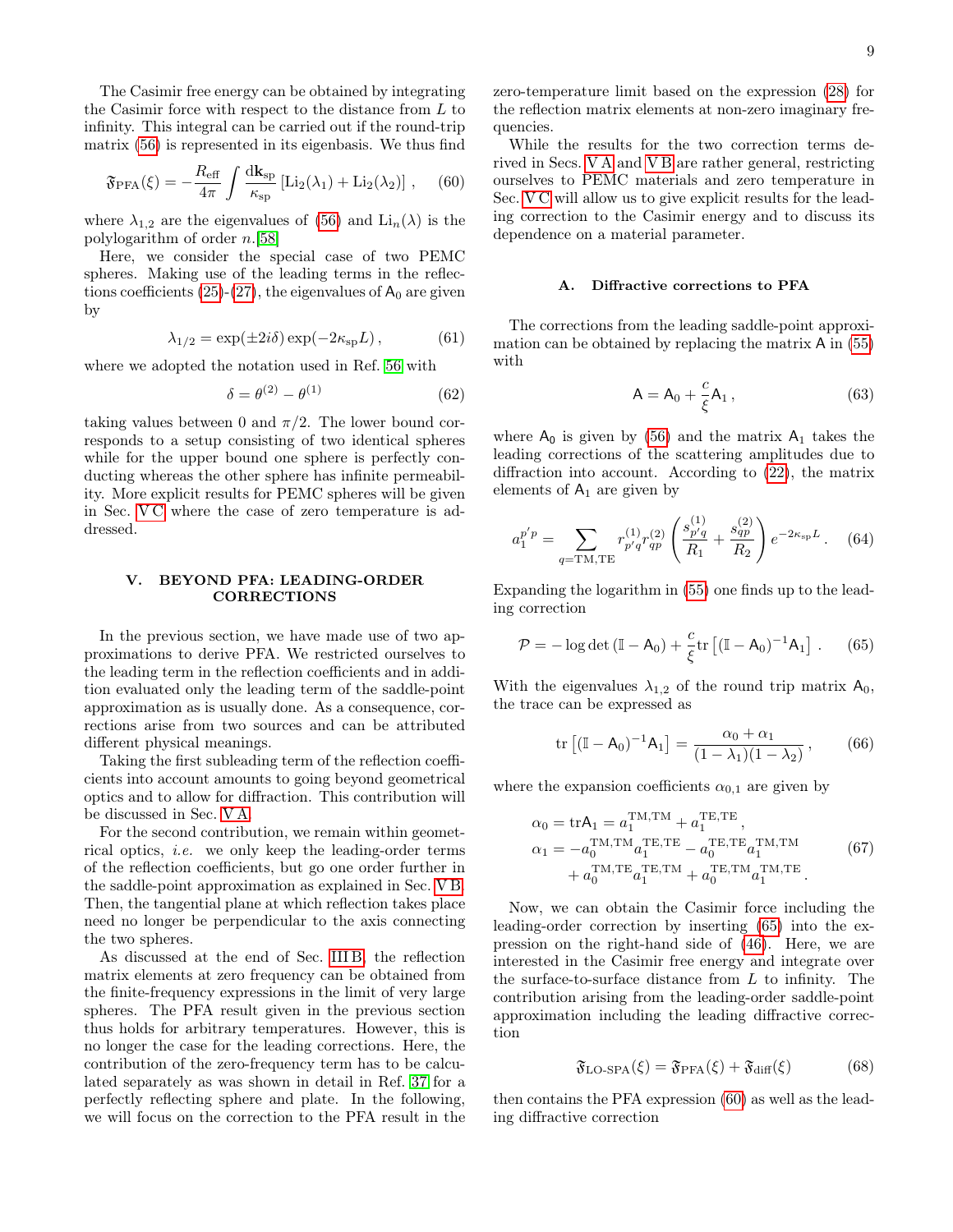$$
\mathfrak{F}_{\text{diff}}(\xi) = -\frac{cR_{\text{eff}}}{2\pi\xi} \int \mathrm{d}\mathbf{k}_{\text{sp}} \int_{L}^{\infty} \mathrm{d}l \frac{\left(\alpha_{0} + \alpha_{1}e^{-2\kappa_{\text{sp}}(l-L)}\right)e^{-2\kappa_{\text{sp}}(l-L)}}{\left(1 - \lambda_{1}e^{-2\kappa_{\text{sp}}(l-L)}\right)\left(1 - \lambda_{2}e^{-2\kappa_{\text{sp}}(l-L)}\right)},\tag{69}
$$

where the exponential factors arise from the length dependence in  $(56)$  and  $(64)$ . Evaluating the integral over l, one finally arrives at

<span id="page-9-1"></span>
$$
\mathfrak{F}_{\text{diff}}(\xi) = \frac{cR_{\text{eff}}}{4\pi\xi} \int \frac{d\mathbf{k}_{\text{sp}}}{\kappa_{\text{sp}}} \left\{ \frac{1}{\lambda_1 - \lambda_2} \left[ (\alpha_0 + \frac{\alpha_1}{\lambda_1}) \log(1 - \lambda_1) - (\alpha_0 + \frac{\alpha_1}{\lambda_2}) \log(1 - \lambda_2) \right] \right\}.
$$
 (70)

This expression for the Casimir free energy simplifies considerably for PEMC spheres. Making use of the expressions  $(25)-(27)$  $(25)-(27)$  $(25)-(27)$  for the reflection coefficients, the ex-pansion coefficients [\(67\)](#page-8-5) yield  $\alpha_0 = -\cos(2\delta)\alpha_1$  with  $\alpha_1 = \xi/cR_{\text{eff}}\kappa_{\text{sp}}$  and the diffractive correction [\(70\)](#page-9-1) is thus given by

<span id="page-9-4"></span>
$$
\mathfrak{F}_{\text{diff}}(\xi) = -\frac{1}{4} \int \frac{d\mathbf{k}_{\text{sp}}}{2\pi \kappa_{\text{sp}}^2} [\log(1 - \lambda_1) + \log(1 - \lambda_2)]. \tag{71}
$$

#### <span id="page-9-0"></span>B. Geometrical corrections to PFA

We now turn to the second source of leading corrections where the reflection matrix elements are still given by the leading term implying the use of geometrical optics but where we consider the next-to-leading term in the saddlepoint approximation (NTLO-SPA). For the trace over the r-th power of the round-trip matrix in the notation employed in [\(36\)](#page-5-4) one finds

$$
[\text{tr}\mathcal{M}^r]_{\text{NTLO-SPA}} = \frac{R_{\text{eff}}}{4r} \int \frac{d\mathbf{k}_{\text{sp}}}{2\pi\kappa_{\text{sp}}} \kappa_{\text{sp}}^{2r} \Bigg[ g_{ij} \mathbf{H}^{ij} - f_{ijk} g_l \mathbf{H}^{ij} \mathbf{H}^{kl} - \frac{1}{4} g_{\text{sp}} f_{ijkl} \mathbf{H}^{ij} \mathbf{H}^{kl} + \frac{1}{12} g_{\text{sp}} f_{ijk} f_{lmn} \left( 3 \mathbf{H}^{ij} \mathbf{H}^{kl} \mathbf{H}^{mn} + 2 \mathbf{H}^{il} \mathbf{H}^{jm} \mathbf{H}^{kn} \right) \Bigg].
$$
 (72)

For more details on the derivation, we refer the reader to appendix B of Ref. [37.](#page-13-27) A lower index i represents a derivative with respect to  $k_{i,\alpha}$  with  $\alpha = x, y$  evaluated at the saddle point. Upper indices specify matrix elements of the inverse Hessian matrix after the direction of

the saddle-point manifold associated with a zero eigenvalue has been removed (cf. discussion related to [\(42\)](#page-6-4)). It is implicitly understood that a sum is taken over equal lower and upper indices.

As diffractive corrections are irrelevant here, only the leading-order term of g has to be taken into account. It was shown in Ref. [29](#page-13-20) that the fourth term in [\(72\)](#page-9-2) vanishes due to the symmetry of the function  $f$  in  $(37)$ with respect to its arguments. Furthermore, the second term is found to vanish for dielectric spheres [\[29\]](#page-13-20) and for PEMC spheres.

Restricting ourselves to PEMC materials, the remaining terms yield [\[29\]](#page-13-20)

$$
g_{ij}\mathsf{H}^{ij} - \frac{1}{4}g_{sp}f_{ijkl}\mathsf{H}^{ij}\mathsf{H}^{kl} + \frac{1}{6}g_{sp}f_{ijk}f_{lmn}\mathsf{H}^{il}\mathsf{H}^{jm}\mathsf{H}^{kn}
$$

$$
= -g_{sp}\frac{rL\kappa_{sp}(c^2\kappa_{sp}^2 + \xi^2) + \xi^2}{3rc^2\kappa_{sp}^3R_{\text{eff}}} (r^2 + 3u - 1), \quad (73)
$$

where  $g_{\rm sp}$  depends on the material parameter  $\delta$  introduced in [\(62\)](#page-8-6). The parameter

<span id="page-9-6"></span><span id="page-9-3"></span>
$$
u = \frac{R_1 R_2}{(R_1 + R_2)^2} \tag{74}
$$

<span id="page-9-2"></span>characterizes the relative sphere radii with values between 0 corresponding to the plane-sphere geometry and 1/4 corresponding to equal radii.

Inserting [\(73\)](#page-9-3) into [\(72\)](#page-9-2) and evaluating the sum of round-trips in [\(6\)](#page-1-3) as well as over the polarizations in  $g_{sp}$  as explained in Sec. [IV](#page-5-0) one finds for the geometrical correction to the contribution of the Casimir free energy at a given imaginary frequency

<span id="page-9-5"></span>
$$
\mathfrak{F}_{\rm geo}(\xi) = \frac{1}{12} \sum_{i=1,2} \int \frac{d\mathbf{k}_{\rm sp}}{2\pi\kappa_{\rm sp}^2} \left\{ L\kappa_{\rm sp} \left( 1 + \frac{\xi^2}{c^2 \kappa_{\rm sp}^2} \right) \left[ \frac{\lambda_i}{1 - \lambda_i} + (3u - 1)\text{Li}_2(\lambda_i) \right] + \frac{\xi^2}{c^2 \kappa_{\rm sp}^2} \left[ -\log(1 - \lambda_i) + (3u - 1)\text{Li}_3(\lambda_i) \right] \right\}.
$$
\n(75)

For PEMC spheres, we can now add  $(60)$ ,  $(71)$ , and  $(75)$  to obtain

$$
\mathfrak{F}(\xi) = \mathfrak{F}_{\text{PFA}}(\xi) + \mathfrak{F}_{\text{diff}}(\xi) + \mathfrak{F}_{\text{geo}}(\xi). \tag{76}
$$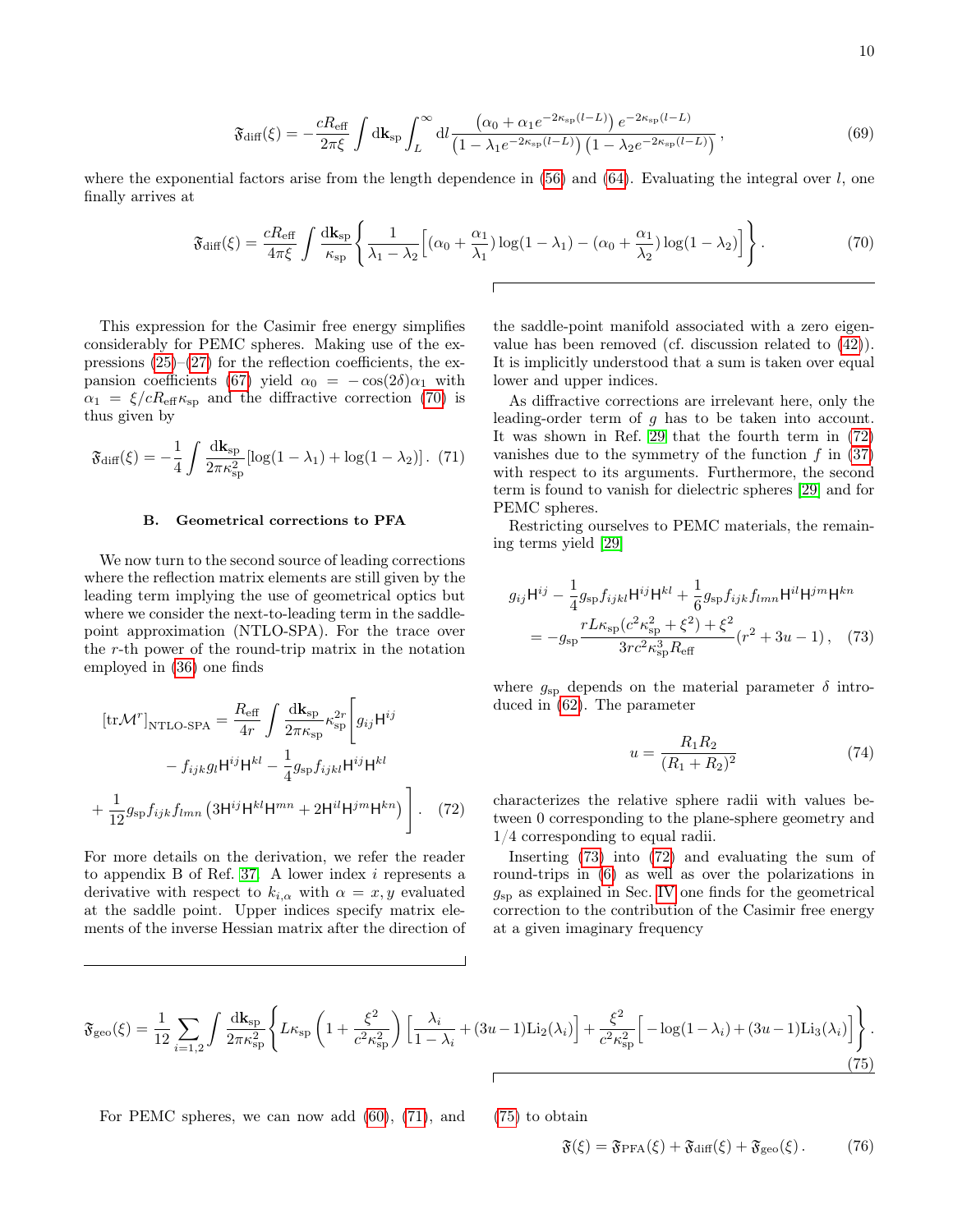This result will be the basis for an explicit evaluation of the Casimir energy at zero temperature for PEMC spheres in the next section.

### <span id="page-10-1"></span>C. PEMC spheres at zero temperature

The Casimir energy is obtained by integrating  $\mathfrak{F}(\xi)$ according to [\(3\)](#page-1-5). Taking leading corrections into account, the Casimir energy is usually expressed as

<span id="page-10-4"></span>
$$
E = E_{\text{PFA}} [1 + \beta_1 x + o(x)], \qquad (77)
$$

where

<span id="page-10-9"></span>
$$
x = \frac{L}{R_{\text{eff}}}
$$
\n(78)

characterizes the dimensionless distance between the spheres and  $o(x)$  denotes a contribution going faster to zero than  $x$ . The coefficient

<span id="page-10-3"></span>
$$
\beta_1 = \beta_{\text{diff}} + \beta_{\text{geo}} \tag{79}
$$

accounts for the two contributions discussed in Sec. [V A](#page-8-1) and [V B,](#page-9-0) respectively.

The PFA result for two PEMC spheres is obtained by carrying out the integral in [\(60\)](#page-8-3) and over the imaginary frequency. The result can be simplified by means of the Jonquière inversion formula for the sum of the polylogarithms [\[68\]](#page-14-20)

$$
\text{Li}_n[e^{2\pi i z}] + (-1)^n \text{Li}_n[e^{-2\pi i z}] = -\frac{(2\pi i)^n}{n!} B_n(z), \quad (80)
$$

where  $B_n(z)$  are Bernoulli polynomials. One finally obtains

<span id="page-10-7"></span>
$$
E_{\rm PFA} = -\frac{\hbar c R_{\rm eff}}{720\pi L^2} \left[ \pi^4 - 30\delta^2 (\pi - \delta)^2 \right] , \qquad (81)
$$

which is consistent with the Casimir energy for parallel PEMC plates obtained in Ref. [56.](#page-14-9)

After evaluation of the integrals in [\(3\)](#page-1-5), [\(71\)](#page-9-4), and [\(75\)](#page-9-5) one obtains with the help of [\(80\)](#page-10-2) for the two contributions to the coefficient [\(79\)](#page-10-3)

<span id="page-10-10"></span>
$$
\beta_{\text{diff}} = -15 \frac{\pi^2 - 6\delta(\pi - \delta)}{\pi^4 - 30\delta^2(\pi - \delta)^2}, \qquad \beta_{\text{geo}} = \frac{1}{3} - u + \frac{\beta_{\text{diff}}}{3}.
$$
\n(82)

The leading correction for the Casimir energy, i.e. the term in [\(77\)](#page-10-4) depending on  $\beta_1$ , thus becomes

<span id="page-10-8"></span>
$$
E_1 = \frac{\hbar c}{720\pi L} \left[ 20\left(\pi^2 - 6\delta(\pi - \delta)\right) - \left(\frac{1}{3} - u\right)\left(\pi^4 - 30\delta^2(\pi - \delta)^2\right) \right].
$$
\n(83)

For  $\delta = 0$ , we reproduce the known results for two perfect electric conductors

<span id="page-10-5"></span>
$$
E_{\text{PFA}}^{\text{PEC}} = -\frac{\hbar c \pi^3 R_{\text{eff}}}{720L^2} , \qquad \beta_1^{\text{PEC}} = \frac{1}{3} - \frac{20}{\pi^2} - u . \tag{84}
$$

On the other hand,  $\delta = \pi/2$  corresponds to the Boyer setup [\[69\]](#page-14-21) with a perfectly conducting sphere and one with infinite permeability, for which we obtain

<span id="page-10-6"></span>
$$
E_{\text{PFA}}^{\text{Boyer}} = \frac{7\hbar c \pi^3 R_{\text{eff}}}{5760L^2} , \qquad \beta_1^{\text{Boyer}} = \frac{1}{3} - \frac{80}{7\pi^2} - u . \tag{85}
$$

These limiting cases for two PEMC spheres are known in the literature [\[43,](#page-13-33) [46\]](#page-13-32) where it has been noticed that the first two leading terms can be obtained as sum of the corresponding terms for two scalar fields. The Casimir energy for two perfect mirrors equals the sum of the energies for two Dirichlet spheres and for two Neumann spheres. For the Boyer setup, on the other hand, the Casimir energy is equivalent to the case where one sphere obeys Dirichlet boundary conditions while the other one obeys Neumann boundary conditions. In fact, it has been stated in Ref. [43](#page-13-33) that the former case holds for any perfect conductors as long as the interacting objects are smooth.

Comparing [\(84\)](#page-10-5) and [\(85\)](#page-10-6), one notices that the Casimir energy within PFA changes sign and thus becomes zero at a certain value of  $\delta_{\rm crit}$ . This behavior has been discussed in Ref. [56](#page-14-9) for parallel PEMC plates and is already known for plates with pseudo-periodic boundary conditions [\[70\]](#page-14-22). For a sphere-sphere setup, the Casimir energy [\(81\)](#page-10-7) within PFA then will also vanish for  $\delta_{\rm crit}$ . In contrast, in the first correction [\(83\)](#page-10-8) only the second term in the square brackets vanishes at  $\delta_{\rm crit}$  while the first term yields a non-vanishing result.

<span id="page-10-2"></span>The dependence of the leading correction  $E_1$  to the Casimir energy is displayed in Fig. [3](#page-11-0) as a function of  $\delta$  and for various values of  $R_1/R_2$  including the case of the plane-sphere geometry. At  $\delta_{\rm crit}$ , the leading-order correction becomes actually the leading contribution and around this critical value, it can dominate the Casimir energy even for rather small distances between the spheres. Fig. [3](#page-11-0) also shows a relatively weak dependence on the ratio of sphere radii. This dependence vanishes at  $\delta_{\rm crit}$ because the first term in  $(83)$  does not depend on u.

# <span id="page-10-0"></span>VI. NEXT-TO-LEADING ORDER CORRECTIONS FOR PERFECTLY REFLECTING SPHERES AT ZERO TEMPERATURE

Finally, we will explore corrections beyond the leading ones discussed in the two previous sections. For simplicity, we will restrict ourselves to two perfectly reflecting spheres, *i.e.* spheres consisting of perfect electric conductors, at zero temperature. Anticipating the numerical results shown in Fig. [4,](#page-11-1) we write the asymptotic expansion of the Casimir energy as

$$
E = E_{\text{PFA}} \left[ 1 + \beta_1 x + \beta_{3/2} x^{3/2} + \ldots \right] \tag{86}
$$

with the aspect ratio defined in [\(78\)](#page-10-9) and the PFA result for perfect electric conductors given in [\(84\)](#page-10-5). As was found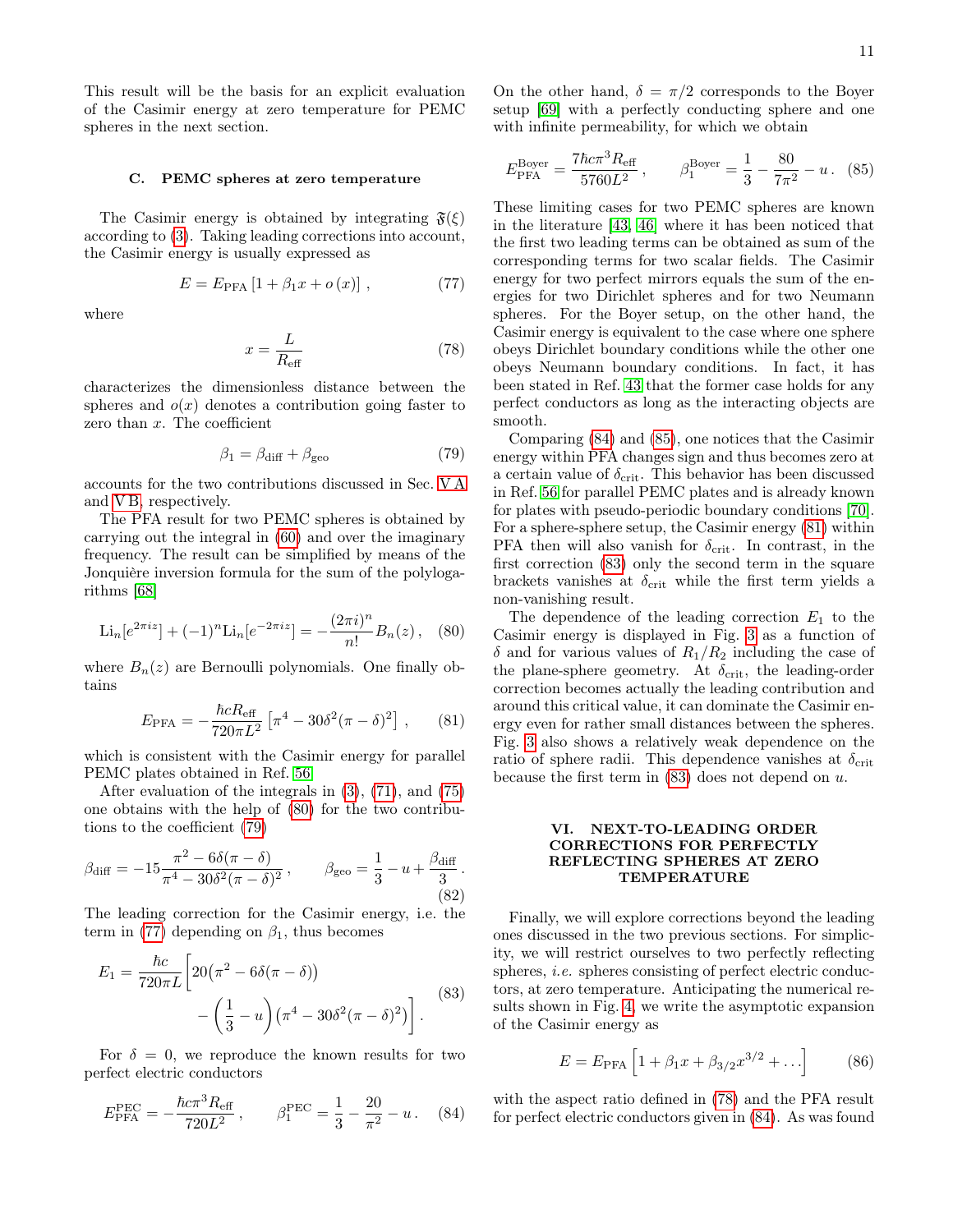

<span id="page-11-0"></span>FIG. 3: Lowest-order correction  $E_1$  of the Casimir energy for PEMC spheres characterized by the material parameters  $\theta^{(1)}$ and  $\theta^{(2)}$  as function of  $\delta = \theta^{(2)} - \theta^{(1)}$ . The corrections are plotted for the sphere-sphere geometry with ratios  $R_1/R_2 = 1$ (blue), 4 (green) and 10 (yellow) as well as for the limiting case of the plane-sphere geometry where  $R_1/R_2 = \infty$  (red). The direction of increasing ratios is marked by two arrows. The PFA result vanishes for  $\delta_{\rm crit}$ , making the correction  $E_1$ the leading-order term of the Casimir energy.



<span id="page-11-1"></span>FIG. 4: Numerical results for the correction to the Casimir energy beyond the linear term are shown for perfectly reflecting spheres of equal radii (open squares) and a plane-sphere setup (filled circles) at separation  $L$  in vacuum at zero temperature. The solid line, representing  $2.65 x^{3/2}$ , corresponds to a numerical fit on the plane-sphere results obtained in Ref. [71.](#page-14-23)

for  $\beta_{\text{geo}}$  in [\(82\)](#page-10-10), the coefficient  $\beta_{3/2}$  may in general depend on the ratio of the sphere radii through the dimensionless quantity u defined in [\(74\)](#page-9-6).

In Fig. [4,](#page-11-1) numerical results for the correction beyond the linear term are shown for two spheres of equal radii (open squares) and a plane-sphere setup (filled circles).

Results for spheres with different radii have been found to lie between these two data sets. The solid line represents the function  $2.65 x^{3/2}$  obtained by a numerical fit to the plane-sphere results at  $x \leq 10^{-3}$  [\[71\]](#page-14-23). The data for the sphere-sphere geometry appear to approach the same asymptotic behavior for the next-to-leading-order (NTLO) correction. With increasing aspect ratio  $x$ , the data tend to deviate from the fit because of higher order corrections.

On the basis of our considerations in previous sections, one might have expected that already the NTLO correction should be proportional to  $x^2$ . The NTLO correction to the saddle-point approximation would give rise to such a term as would the NTLO correction of the Mie scattering amplitudes  $S_{\text{TE,TE}}$  and  $S_{\text{TM,TM}}$  for perfect reflectors (cf. Fig. 7.5 on page 99 in Ref. [29\)](#page-13-20). However, this expectation is clearly refuted by the numerical results. Our aim in the remainder of this section is thus to understand the origin of a correction proportional to  $x^{3/2}$ . We will refrain from trying to obtain the prefactor analytically which would require the push the evaluation of the saddle-point approximation even one order further than we did in Sec. [V B.](#page-9-0) Instead, we will show that already an appropriate evaluation of diffractive corrections will yield the observed power law.

Proceeding as in Sec. [IV,](#page-5-0) one would encounter a logarithmic divergence in the round-trip sum. Instead we follow a strategy similar to the one employed in Ref. [37](#page-13-27) where the corrections to PFA were calculated in an intermediate temperature regime. For perfectly reflecting spheres, only the polarization preserving scattering amplitudes [\(21\)](#page-4-1) are nonvanishing and the diffractive correction  $s_{pp}$  is given by the first term in [\(23\)](#page-4-6) and [\(24\)](#page-4-7) for  $p = TE, TM$ , respectively. The key ingredient for the calculation of the NTLO correction consists now in replacing  $1 + s_{pp}/\tilde{\xi}$  by  $\exp(s_{pp}/\tilde{\xi})$  in [\(22\)](#page-4-2) which is correct up to order  $\tilde{\xi}^{-1}$ . Note that the leading corrections  $s_{pp}$  of the scattering amplitudes take on negative values, thus ensuring later the convergence of the round-trip sum.

This exponential replacement implies that diffractive corrections are taken into account for an arbitrary number of reflections during the round-trips. In contrast, in Sec. [V A](#page-8-1) a diffractive correction was taken into account only at one of the reflections during the series of round-trips. Mathematically, the exponential replacement amounts to a resummation of higher-order diffractive corrections.

Applying the exponential replacement in [\(43\)](#page-6-5), we can express the leading-order of the saddle-point approximation as

<span id="page-11-2"></span>
$$
\left[\text{tr}\mathcal{M}^r\right]_{\text{LO-SPA}} = \frac{R_{\text{eff}}}{2r} \sum_p \int_0^\infty dk_{\text{sp}} \frac{k_{\text{sp}}}{\kappa_{\text{sp}}} \exp\left[-r\left(2\kappa_{\text{sp}}L - \frac{c}{\xi R_{\text{eff}}} s_{pp}\right)\right],\tag{87}
$$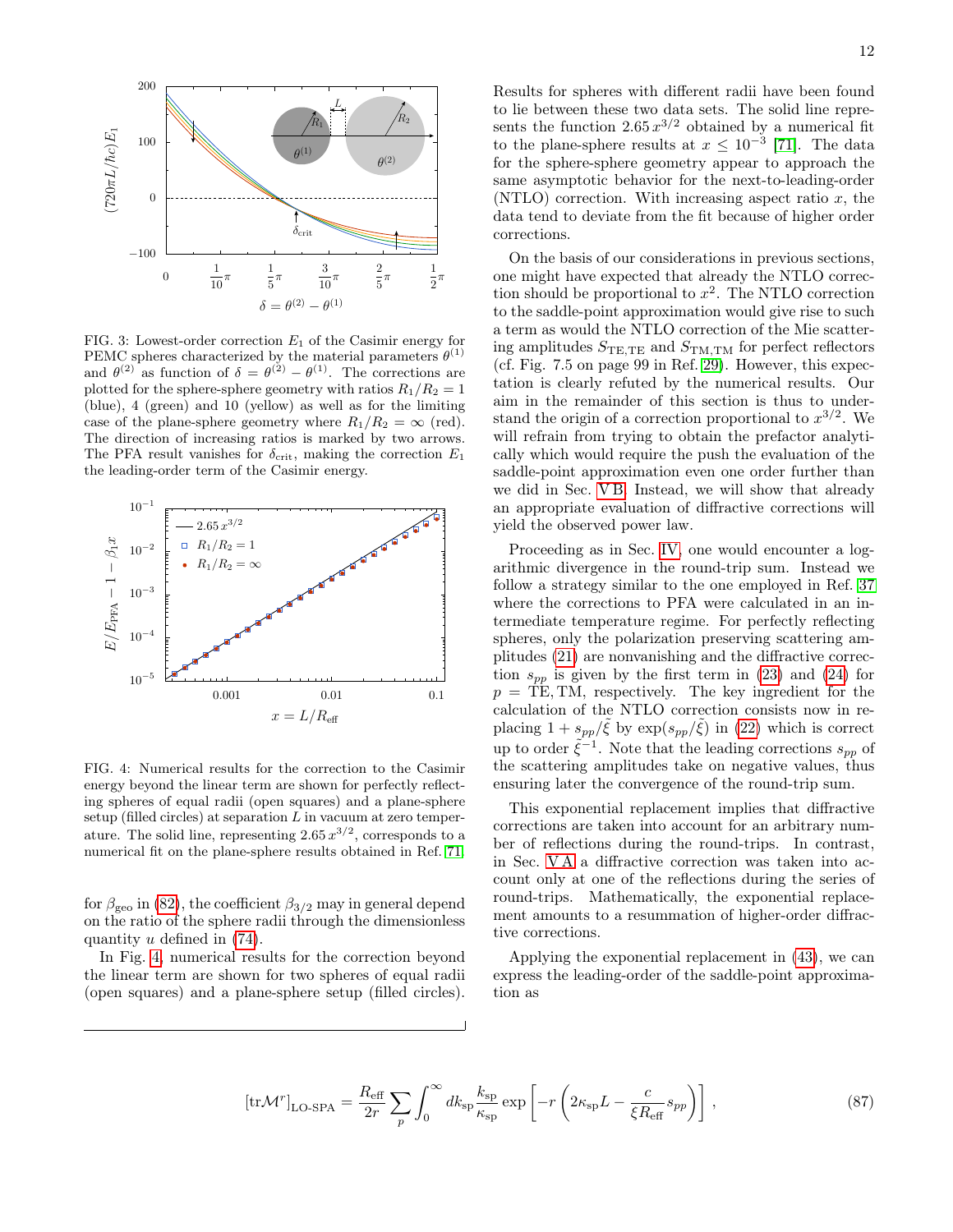where it is implicitly understood that the functions  $s_{pp}$  have been evaluated on the saddle-point manifold [\(40\)](#page-6-2).

An expression for the Casimir energy can now be obtained from [\(87\)](#page-11-2) together with [\(3\)](#page-1-5) and [\(6\)](#page-1-3). It is convenient to introduce a new integration variable  $t = \xi/c\kappa_{sp}$  to obtain

$$
E_{\text{LO-SPA}} = -\frac{\hbar c R_{\text{eff}}}{4\pi} \sum_{p} \int_{0}^{1} dt \sum_{r=1}^{\infty} \frac{1}{r^{2}} \int_{0}^{\infty} d\kappa_{\text{sp}} \kappa_{\text{sp}} \exp\left[-2r\left(\kappa_{\text{sp}}L + \frac{1}{\kappa_{\text{sp}}R_{\text{eff}}}\sigma_{p}\right)\right],\tag{88}
$$

where

$$
\sigma_{\rm TE} \equiv -\frac{c\kappa}{2\xi} s_{\rm TE, TE} \Big|_{\rm sp} = \frac{2 - t^2}{4},
$$
  

$$
\sigma_{\rm TM} \equiv -\frac{c\kappa}{2\xi} s_{\rm TM, TM} \Big|_{\rm sp} = \frac{t^2}{4}
$$
 (89)

are positive in the range of integration. The integration over  $\kappa_{sp}$  can now be carried out yielding essentially a modified Bessel function of the second kind  $K_2(4r\sqrt{\sigma_p x})$ .[\[72\]](#page-14-24)

We now need to find an asymptotic expansion for  $x \ll 1$ . Indeed an asymptotic expansion of the sum over round-trips containing the modified Bessel function can be worked out using a method from Ref. [73.](#page-14-25) We find

$$
\sum_{r=1}^{\infty} \frac{K_2(4r\sqrt{z})}{r^2} \sim \frac{\pi^4}{720z} - \frac{\pi^2}{12} + \frac{2\pi\sqrt{z}}{3} + O(z \log(z)) \tag{90}
$$

for  $z \ll 1$ . Evaluating finally the integral over t, the Casimir energy in lowest order of the saddle-point approximation, but including diffractive corrections yields

$$
E_{\text{LO-SPA}} = -\frac{\hbar c \pi^3 R_{\text{eff}}}{720L^2} \left[ 1 - \frac{15}{\pi^2} x + \frac{15(10 + 3\pi)}{4\pi^3} x^{3/2} + \dots \right].
$$
 (91)

As expected, this result reproduces the PFA result [\(84\)](#page-10-5) and the leading-order correction due to diffraction as given by  $\beta_{\text{diff}}$  in [\(82\)](#page-10-10) for  $\delta = 0$ . The NTLO correction is indeed found to go with the power 3/2 of the aspect ratio x but the prefactor accounts only for about 89% of the numerical result. This discrepancy can be explained by the fact that the NTLO-SPA and NNTLO-SPA contributions have been neglected in the calculation. Since the diffractive correction is independent of  $u$ , only a small contribution from other corrections can depend on u, thus explaining the weak dependence of  $\beta_{3/2}$  on u found in the numerical results. Moreover, analyzing the contributions of the individual polarizations, one finds that the main contribution comes from TE polarization with about 90% of the full correction.

Finally, we note that our calculation can be straightforwardly extended to real dielectric materials, implying that the appearance of the  $x^{3/2}$  term in the asymptotic expansion should not be restricted to perfectly reflecting spheres. Numerical results for the plane-sphere geometry

indeed show that within the Drude or the plasma model describing the metallic objects, a  $x^{3/2}$ -term does occur [\[71\]](#page-14-23).

### <span id="page-12-0"></span>VII. CONCLUSIONS

Plane waves can constitute a basis well suited for the study of the Casimir effect as we have shown here by reviewing recent work in this direction. They turn out to be useful for numerical as well as analytical work, in particular when the distance between the involved objects is small as is the case in most experiments. As we demonstrated, plane waves lend themselves particularly well for an interpretation in terms of geometrical optics and diffractive corrections.

For a setup consisting of two spheres with an arbitrary ratio of radii in vacuum, we have demonstrated that the proximity-force approximation can be obtained as the leading term in an asymptotic expansion for large radii. A previous calculation based on the saddle-point approximation of the trace over a given number of roundtrips of electromagnetic waves between the spheres was extended to spheres made of bi-isotropic material where one needs to account for polarization mixing during the reflection processes. The result was shown to be naturally explained in terms of geometrical optics.

The framework provided by the saddle-point approximation allowed us to derive leading-order corrections, both of geometrical and diffractive origin. Explicit results were given for the first time for PEMC spheres at zero temperature. It turned out that for a suitable choice of material parameters, the contribution of the proximity-force approximation vanishes and the leadingorder correction actually becomes the dominant term in the Casimir energy.

Finally, numerical results for two perfectly reflecting spheres at small values of  $x = L/R<sub>eff</sub>$  motivated us to go one order further. We found that the next-to-leadingorder correction to PFA goes as  $x^{3/2}$  rather than  $x^2$ . We discussed its origin as a resummation of higher-order diffractive corrections. The  $x^{3/2}$  term implies that the estimation of the total correction to PFA based on the the linear order alone is of limited interest for practical purposes, particularly in situations where beyond-PFA results are required.

It can be expected that the usefulness of the planewave basis is not limited to spherical objects but that this basis has potential for a study of the Casimir interaction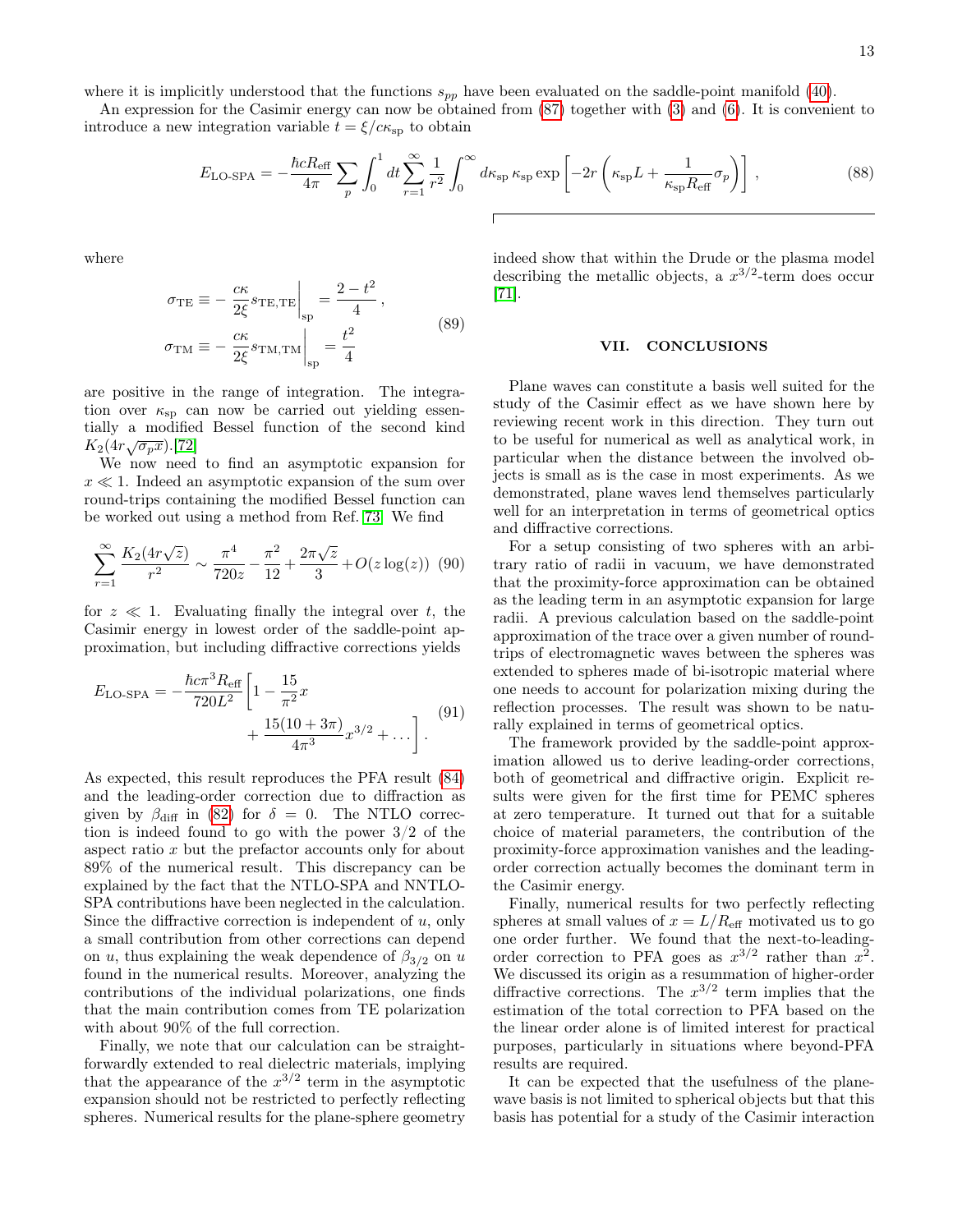between a much wider class of systems.

# Acknowledgments

The authors would like to thank Michael Hartmann and Vinicius Henning for a productive and enjoyable collaboration on various aspects of the material reviewed here. Some of the results presented were obtained

- <span id="page-13-0"></span>[1] H. B. G. Casimir, Proc. Kon. Ned. Akad. Wetenschappen 51, 79 (1948).
- <span id="page-13-1"></span>[2] G. L. Klimchitskaya and V. M. Mostepanenko, Contemp. Physics. 47, 131 (2006).
- [3] G. L. Klimchitskaya, U. Mohideen, and V. M. Mostepanenko, Rev. Mod. Phys. 81, 1827 (2009).
- [4] R. S. Decca, V. Aksyuk, and D. López, *Casimir Force in* Micro and Nano Electro Mechanical Systems (Springer, 2011), vol. 834 of Lecture Notes in Physics, pp. 287–309.
- [5] S. K. Lamoreaux, Progress in Experimental Measurements of the Surface—Surface Casimir Force: Electrostatic Calibrations and Limitations to Accuracy (Springer, 2011), vol. 834 of Lecture Notes in Physics, pp. 219–248.
- [6] G. L. Klimchitskaya and V. M. Mostepanenko, Mod. Phys. Lett. A 35, 2040007 (2020).
- [7] V. M. Mostepanenko and G. L. Klimchitskaya, Universe 6, 147 (2020).
- <span id="page-13-2"></span>[8] T. Gong, M. R. Corrado, A. R. Mahbub, C. Shelden, and J. N. Munday, Nanophotonics 10, 523 (2021).
- <span id="page-13-3"></span>[9] D. S. Ether jr., L. B. Pires, S. Umrath, D. Martinez, Y. Ayala, B. Pontes, G. R. de S. Araújo, S. Frases, G.-L. Ingold, F. S. S. Rosa, et al., EPL 112, 44001 (2015).
- [10] J. L. Garrett, D. A. T. Somers, and J. N. Munday, Phys. Rev. Lett. 120, 040401 (2018).
- <span id="page-13-4"></span>[11] L. B. Pires, D. S. Ether, B. Spreng, G. R. S. Araújo, R. S. Decca, R. S. Dutra, M. Borges, F. S. S. Rosa, G.-L. Ingold, M. J. B. Moura, et al., Phys. Rev. Res. 3, 033037 (2021).
- <span id="page-13-5"></span>[12] M. Hartmann, G.-L. Ingold, and P. A. Maia Neto, Phys. Scr. 93, 114003 (2018).
- <span id="page-13-6"></span>[13] B. Derjaguin, Kolloid-Z. 69, 155 (1934).
- <span id="page-13-7"></span>[14] J. Błocki, J. Randrup, W. J. Świątecki, and C. F. Tsang, Ann. Phys. (N.Y.) 105, 427 (1977).
- <span id="page-13-8"></span>[15] D. E. Krause, R. S. Decca, D. López, and E. Fischbach, Phys. Rev. Lett. 98, 050403 (2007).
- [16] M. Liu, J. Xu, G. L. Klimchitskaya, V. M. Mostepanenko, and U. Mohideen, Phys. Rev. B 100, 081406 (2019).
- <span id="page-13-9"></span>[17] M. Liu, J. Xu, G. L. Klimchitskaya, V. M. Mostepanenko, and U. Mohideen, Phys. Rev. A 100, 052511 (2019).
- <span id="page-13-10"></span>[18] R. S. Decca, D. López, E. Fischbach, G. L. Klimchitskaya, D. E. Krause, and V. M. Mostepanenko, Phys. Rev. D 75, 077101 (2007).
- <span id="page-13-11"></span>[19] V. M. Mostepanenko, Universe 7, 84 (2021).
- <span id="page-13-12"></span>[20] C. D. Fosco, F. C. Lombardo, and F. D. Mazzitelli, Phys. Rev. D 84, 105031 (2011).
- <span id="page-13-13"></span>[21] C. D. Fosco, F. C. Lombardo, and F. D. Mazzitelli, Phys. Rev. A 89, 062120 (2014).
- <span id="page-13-14"></span>[22] A. F. Oskooi, D. Roundy, M. Ibanescu, P. Bermel, J. D. Joannopoulos, and S. G. Johnson, Comput. Phys. Com-

within a PROBRAL collaboration supported by CAPES and DAAD. P.A.M.N. acknowledges financial support by the Brazilian agencies National Council for Scientific and Technological Development (CNPq), Coordination for the Improvement of Higher Education Personnel (CAPES), the National Institute of Science and Technology Complex Fluids (INCT-FCx), and the Research Foundations of the States of Rio de Janeiro (FAPERJ) and São Paulo (FAPESP).

mun. 181, 687 (2010).

- <span id="page-13-15"></span>[23] M. T. H. Reid and S. G. Johnson, IEEE Trans. Antennas Propag. 63, 3588 (2015).
- <span id="page-13-16"></span>[24] M. Hartmann and G.-L. Ingold, J. Open Source Software 5, 2011 (2020).
- <span id="page-13-17"></span>[25] M. Hartmann, G.-L. Ingold, and P. A. Maia Neto, Phys. Rev. Lett. 119, 043901 (2017).
- <span id="page-13-18"></span>[26] G. Bimonte and T. Emig, Phys. Rev. Lett. 109, 160403 (2012).
- <span id="page-13-19"></span>[27] B. Spreng, P. A. Maia Neto, and G.-L. Ingold, J. Chem. Phys. 153, 024115 (2020).
- [28] R. O. Nunes, B. Spreng, R. de Melo e Souza, G.-L. Ingold, P. A. Maia Neto, and F. S. S. Rosa, Universe 7, 156 (2021).
- <span id="page-13-20"></span>[29] B. Spreng, Ph.D. thesis, Universität Augsburg (2021), https://opus.bibliothek.uni-augsburg.de/opus4/86198.
- <span id="page-13-21"></span>[30] G. Bimonte, B. Spreng, P. A. Maia Neto, G.-L. Ingold, G. L. Klimchitskaya, V. M. Mostepanenko, and R. S. Decca, Universe 7, 93 (2021).
- <span id="page-13-22"></span>[31] T. Schoger, B. Spreng, G.-L. Ingold, A. Lambrecht, P. A. Maia Neto, and S. Reynaud, to appear in Int. J. Mod. Phys. A.
- <span id="page-13-23"></span>[32] A. Lambrecht, P. A. Maia Neto, and S. Reynaud, New J. Phys. 8, 243 (2006).
- [33] T. Emig, N. Graham, R. L. Jaffe, and M. Kardar, Phys. Rev. Lett. 99, 170403 (2007).
- <span id="page-13-24"></span>[34] G.-L. Ingold and A. Lambrecht, Am. J. Phys. 83, 156 (2015).
- <span id="page-13-25"></span>[35] B. Spreng, M. Hartmann, V. Henning, P. A. Maia Neto, and G.-L. Ingold, Phys. Rev. A 97, 062504 (2018).
- <span id="page-13-26"></span>[36] V. Henning, B. Spreng, M. Hartmann, G.-L. Ingold, and P. A. Maia Neto, J. Opt. Soc. Am. B 36, C77 (2019).
- <span id="page-13-27"></span>[37] V. Henning, B. Spreng, P. A. Maia Neto, and G.-L. Ingold, Universe 7, 129 (2021).
- <span id="page-13-28"></span>[38] T. Schoger and G.-L. Ingold, SciPost Phys. Core 4, 011 (2021).
- <span id="page-13-29"></span>[39] M. Bordag and V. Nikolaev, J. Phys. A: Math. Theor. 41, 164002 (2008).
- [40] T. Emig, J. Stat. Mech. 2008, P04007 (2008).
- [41] P. A. Maia Neto, A. Lambrecht, and S. Reynaud, Phys. Rev. A 78, 012115 (2008).
- [42] L. P. Teo, M. Bordag, and V. Nikolaev, Phys. Rev. D 84, 125037 (2011).
- <span id="page-13-33"></span>[43] G. Bimonte, T. Emig, R. L. Jaffe, and M. Kardar, EPL 97, 50001 (2012).
- <span id="page-13-30"></span>[44] L. P. Teo, Phys. Rev. D 88, 045019 (2013).
- <span id="page-13-31"></span>[45] A. Canaguier-Durand, G.-L. Ingold, M.-T. Jaekel, A. Lambrecht, P. A. Maia Neto, and S. Reynaud, Phys. Rev. A 85, 052501 (2012).
- <span id="page-13-32"></span>[46] L. P. Teo, Phys. Rev. D 85, 045027 (2012).